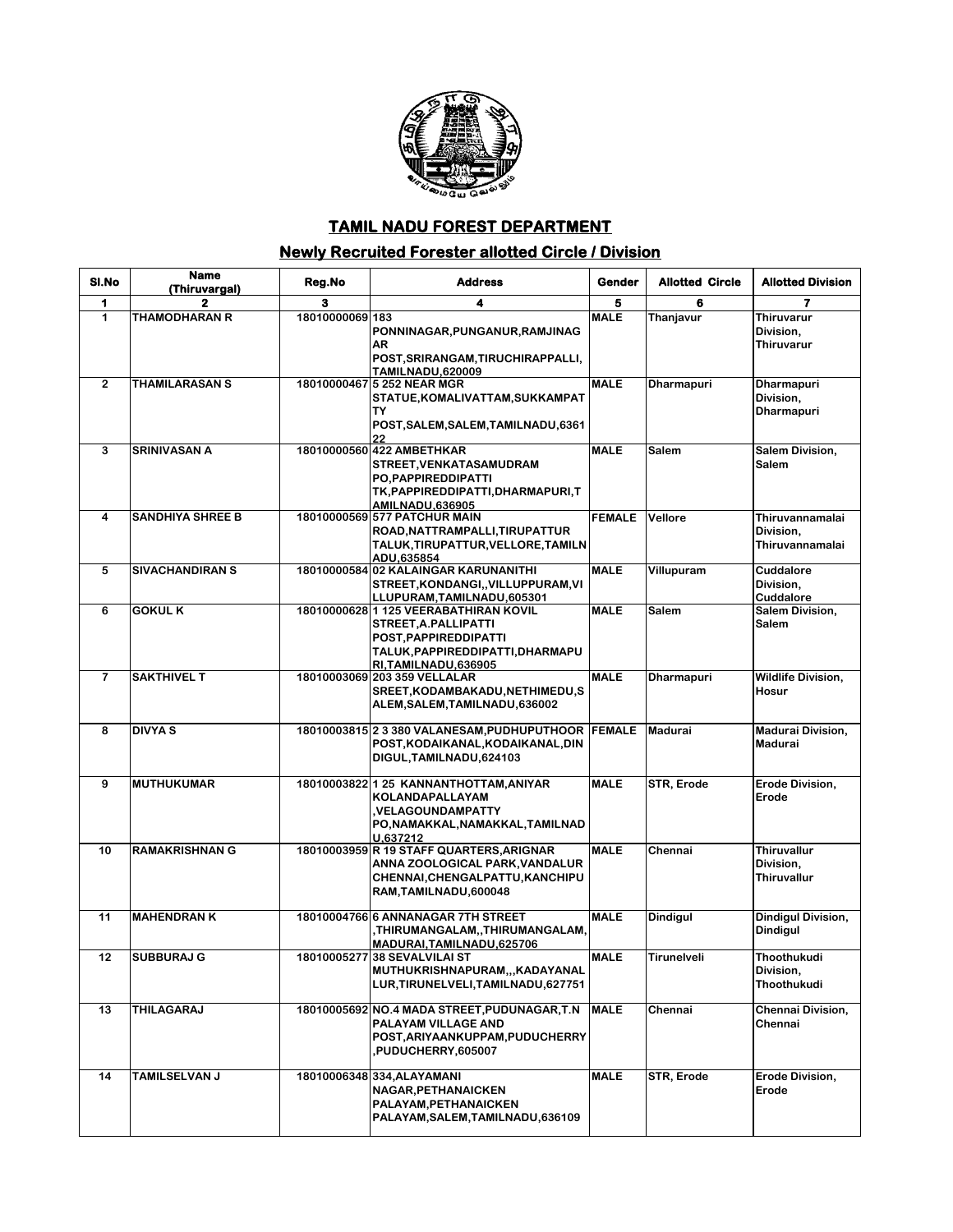| 15 | <b>ABDULRAHMAN S</b>       |                         | 18010006656 W 4, TRANSFARMER<br>STREET, VARUSANADU<br>PO, ANDIPATTI, THENI, TAMILNADU, 625                                                                      | <b>MALE</b>   | <b>Dindigul</b>   | <b>Dindigul Division,</b><br><b>Dindigul</b>        |
|----|----------------------------|-------------------------|-----------------------------------------------------------------------------------------------------------------------------------------------------------------|---------------|-------------------|-----------------------------------------------------|
| 16 | <b>VIJAI SANKAR</b>        |                         | 579<br>18010006905 L 4 THIRUNAGAR, NGO A<br>COLONY,, PALAYAMKOTTAI, TIRUNELV<br>ELI.TAMILNADU.627007                                                            | <b>MALE</b>   | Virudhunagar      | <b>SF Division,</b><br>Virudhunagar                 |
| 17 | <b>KARTHIKRAJA P</b>       |                         | 18010007243 99 WEST STREET<br>METTUPATTI, RAMANATHAPURAM, SIV<br>AGIRI, SIVAGIRI, TIRUNELVELI, TAMILNA<br>DU,627760                                             | <b>MALE</b>   | Virudhunagar      | <b>SF Division,</b><br>Virudhunagar                 |
| 18 | <b>SHAMEERAHMED N</b>      |                         | 18010007839 2 136 C MAIN ROAD<br>SENTHANGUDI, VILANTHIDASAMUTHR<br>AM PO SIRKALI TK, NAGAPATTINAM<br>DT, SIRKALI, NAGAPATTINAM, TAMILNA<br>DU.609111            | <b>MALE</b>   | Trichy            | Pudukottai<br>Division,<br>Pudukottai               |
| 19 | GOPI J                     |                         | 18010008212 WEST STREET, POOVANUR<br><b>VILL, NATHAMOOR</b><br>PO, ULUNDURPET, VILLUPURAM, TAMIL<br>NADU,606102                                                 | <b>MALE</b>   | Vellore           | <b>Vellore Division,</b><br>Vellore                 |
| 20 | <b>BIBIN M</b>             |                         | 18010008692 NO 137 MELAKULAM, NORTH<br>STREET, MARTHANDAM, VILAVANCODE<br>KANNIYAKUMARI,TAMILNADU,629165,                                                       | <b>MALE</b>   | Tirunelveli       | Tirunelveli<br>Division.<br>Tirunelveli             |
| 21 | <b>BARAKATHNISHA A</b>     |                         | 18010009347 85F JOTHI COMPLEX, KENIKARAI<br><b>DEVIPATTINAM</b><br>ROAD, RAMANATHAPURAM, RAMANAT<br>HAPURAM, RAMANATHAPURAM, TAMIL<br>NADU.623501               | <b>FEMALE</b> | Virudhunagar      | Sivagangai<br>Division,<br>Sivagangai               |
| 22 | <b>TAMIL VANAN P</b>       |                         | 18010010178 3A CHINNU ST, NAGALAPURAM<br>,TINDIVANAM,TINDIVANAM,VILLUPUR<br>AM,TAMILNADU,604001                                                                 | <b>MALE</b>   | Villupuram        | Cuddalore<br>Division,<br>Cuddalore                 |
| 23 | <b>CHANDRU RAJA J</b>      |                         | 18010010379 1214 SEENIYAPPA<br>NAGAR, MANAMADURAI,, MANAMADUR<br>AI, SIVAGANGA, TAMILNADU, 630606                                                               | <b>MALE</b>   | Virudhunagar      | <b>Wildlife Division,</b><br>Ramnad                 |
| 24 | <b>DEEPAK MP</b>           | 18010010402 6.91.2      | MANICKAMPALAYAM, KOOTHAMPOON<br>DI, THIRUCHENGODE, NAMAKKAL, TAM<br><b>ILNADU,637202</b>                                                                        | <b>MALE</b>   | Salem             | Salem Division,<br>Salem                            |
| 25 | <b>DHANASEKAR RAJAMANI</b> |                         | 18010011848 1 269 AMMAIYAR KUPPAM<br>ROAD, V.PUDUR, R.K. PET<br>POST, PALLIPATTU, THIRUVALLUR, TAM<br>ILNADU,631303                                             | <b>MALE</b>   | Chennai           | Chengalpattu<br>Division,<br>Kancheepuram           |
| 26 | <b>HARISH D</b>            |                         | 18010012769 678, EDIYAR THOPPU, KOLATHUR POST MALE<br><b>AND</b><br>VILLAGE, ARNI, THIRUVANNAMALAI, TA<br><b>MILNADU.632311</b>                                 |               | Vellore           | Vellore Division,<br>Vellore                        |
| 27 | SAKTHIVEL SELLAPPILLAI     |                         | 18010012860 OFFICE OF GOVT HOSPITAL, TALUK<br>OFFICE MAIN ROAD, YERCAUD<br>POST, YERCAUD, SALEM, TAMILNADU, 6<br>36601                                          | <b>MALE</b>   | <b>Dharmapuri</b> | <b>Dharmapuri</b><br>Division,<br><b>Dharmapuri</b> |
| 28 | VISHNU VARDHAN R           |                         | 18010014099 NEW NO 13 OLD NO 7, KUPPUSAMY<br>STREET, DHARAPURAM, DHARAPURAM,<br>TIRUPPUR.TAMILNADU.638656                                                       | <b>MALE</b>   | STR, Erode        | Erode Division,<br>Erode                            |
| 29 | <b>ASHOK V</b>             |                         | 18010014831 13A GOPALAPURAM 3RD<br>STREET, T.V.K NAGAR CHENNAI<br>82,, PERAMBUR, CHENNAI, TAMILNADU,<br>600082                                                  | <b>MALE</b>   | Villupuram        | Villupuram<br>Division,<br>Villupuram               |
| 30 | <b>MANIKANDAN S</b>        |                         | 18010015009 1 70 EAST STREET, OIL MILL<br>STREET, NALLIPALAYAM, NAMAKKAL, N<br>AMAKKAL, TAMILNADU, 637003                                                       | <b>MALE</b>   | Salem             | <b>SF Division, Salem</b>                           |
| 31 | <b>VIKRAM R</b>            |                         | 18010016257 NO 1 PIONEER ESTATE, PALAKKAD<br>ROAD, POLLACHI, POLLACHI, COIMBAT                                                                                  | <b>MALE</b>   | Coimbatore        | <b>Nilgiris Division,</b><br>Ooty                   |
| 32 | <b>DHINESH M J</b>         |                         | ORE, TAMILNADU, 642001<br>18010018598 89 21A VIVEKANAND NAGAR 1ST<br><b>CROSS, SENGODAGOUNDER</b><br>SALAI, GORIMRDU, SALEM, SALEM, TAMI<br><b>LNADU.636008</b> | <b>MALE</b>   | STR, Erode        | Erode Division,<br>Erode                            |
| 33 | AGNISHWAR A                | 18010018630 422, MIDDLE | STREET, SIRUVANGUR, KALLAKURICHI,<br>VILLUPURAM, TAMILNADU, 606202                                                                                              | <b>MALE</b>   | Chennai           | Thiruvallur<br>Division,<br><b>Thiruvallur</b>      |
| 34 | <b>NIRMALA A</b>           |                         | 18010018785 NEW NO 36 OLD NO 27, NEW<br><b>VANIYANKULAM 3 RD</b><br>STREET, TIRUVANNAMALAI, TIRUVANN<br>AMALAI, TIRUVANNAMALAI, TAMILNAD<br>U,606601            | <b>FEMALE</b> | Vellore           | <b>Vellore Division,</b><br>Vellore                 |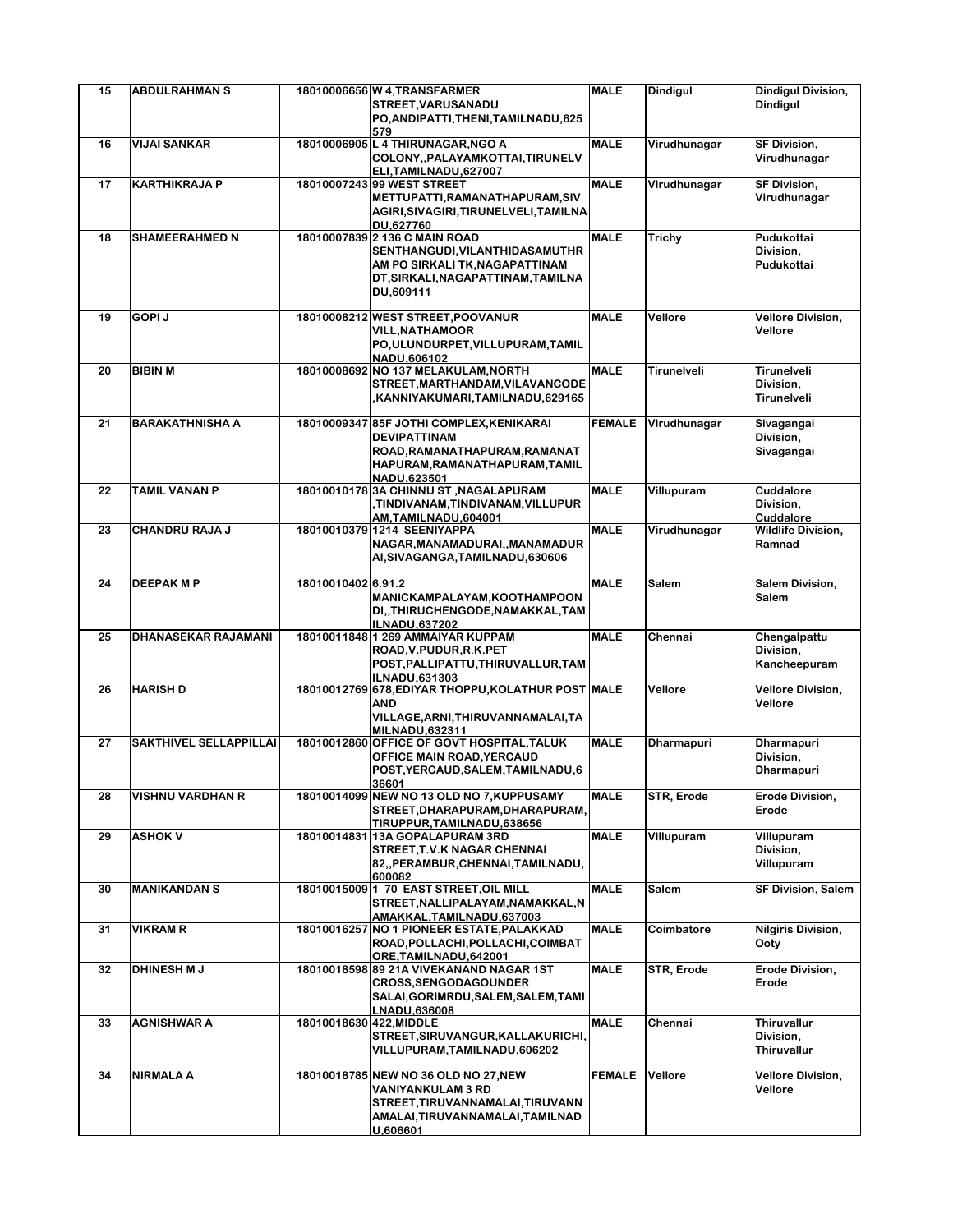| 35 | <b>AYYANARSELVAM R</b>   | 18010019278 229 MIDDLE |                                                                     | <b>MALE</b>   | <b>Dindigul</b>   | <b>Dindigul Division,</b> |
|----|--------------------------|------------------------|---------------------------------------------------------------------|---------------|-------------------|---------------------------|
|    |                          |                        | STREET, VISUVASAPURAM, DOMBUCHE<br><b>RY</b>                        |               |                   | <b>Dindigul</b>           |
|    |                          |                        | POST, BODINAYAKANUR, THENI, TAMIL                                   |               |                   |                           |
|    |                          |                        | NADU,625582                                                         |               |                   |                           |
| 36 | <b>SANJEEVI S</b>        |                        | 18010019950 KANNAN KOIL                                             | <b>MALE</b>   | Villupuram        | <b>SF Division,</b>       |
|    |                          |                        | STREET, EYYALUR, EYYALUR                                            |               |                   | Kallakurichi,             |
|    |                          |                        | POST, KATTUMANNARKOIL, CUDDALO                                      |               |                   |                           |
| 37 | <b>ASHIF I</b>           |                        | RE,TAMILNADU,608304<br>18010020532 115A 149 YOGANANTHA              | <b>MALE</b>   | Coimbatore        | Coimbatore                |
|    |                          |                        | NILAYAM, GOVERNMENT HOSPITAL                                        |               |                   | Division,                 |
|    |                          |                        | ROAD, OOTY, COONOOR, NILGIRIS, TAMI                                 |               |                   | Coimbatore                |
|    |                          |                        | LNADU,643001                                                        |               |                   |                           |
| 38 | <b>RAJESHKUMAR M</b>     |                        | 18010020749 252 KASI NAGAR                                          | <b>MALE</b>   | <b>Dharmapuri</b> | Dharmapuri                |
|    |                          |                        | PAGADAPADDI, VELLAIYUR POST                                         |               |                   | Division,                 |
|    |                          |                        | <b>GANGAVALLI TALUK, SALEM</b>                                      |               |                   | <b>Dharmapuri</b>         |
|    |                          |                        | DISTRICT, GANGAVALLI, SALEM, TAMIL<br>NADU,636116                   |               |                   |                           |
| 39 | <b>ANANTHEESWARAN M</b>  |                        | 18010021169 NO 22 NEHRU                                             | <b>MALE</b>   | Trichy            | Pudukottai                |
|    |                          |                        | NAGAR, THENPATHY, SIRKALI, SIRKALI,                                 |               |                   | Division,                 |
|    |                          |                        | NAGAPATTINAM, TAMILNADU, 609110                                     |               |                   | Pudukottai                |
|    |                          |                        |                                                                     |               |                   |                           |
| 40 | <b>SARAVANA KUMAR S</b>  |                        | 18010021582 81 KALAIMAHAL<br>ST, ASOKAPURAM, VEERAPPAN              | <b>MALE</b>   | Salem             | Namakkal Division,        |
|    |                          |                        | <b>CHATRAM</b>                                                      |               |                   | <b>Namakkal</b>           |
|    |                          |                        | PO,ERODE,ERODE,TAMILNADU,638004                                     |               |                   |                           |
|    |                          |                        |                                                                     |               |                   |                           |
| 41 | <b>VIGNESH S</b>         |                        | 18010021655 OLD NO.04 2317 NEW NO. 10                               | <b>MALE</b>   | Thanjavur         | <b>Wildlife Division,</b> |
|    |                          |                        | 2317, VATTIPILLAYAR KOIL 1ST CROSS                                  |               |                   | Nagapattinam              |
|    |                          |                        | STREET, KUMBAKONAM, KUMBAKONA                                       |               |                   |                           |
|    |                          |                        | M, THANJAVUR, TAMILNADU, 612001                                     |               |                   |                           |
|    |                          |                        |                                                                     |               |                   |                           |
| 42 | <b>INLIN JUHI I</b>      |                        | 18010022642 109 2 ETHAMOZHI                                         | <b>FEMALE</b> | Tirunelveli       | Tirunelveli               |
|    |                          |                        | ROAD, MARAVANKUDIERUPPU, NAGER                                      |               |                   | Division,                 |
|    |                          |                        | COIL, AGASTHEESWARAM, KANNIYAKU                                     |               |                   | Tirunelveli               |
| 43 | <b>LAVANYA MANI</b>      |                        | MARI, TAMILNADU, 629002<br>18010022956 3 103 14 PON NAGAR           | <b>FEMALE</b> | <b>Salem</b>      | Salem Division,           |
|    |                          |                        | ANIYAR, VELAGOUNDAMPATTI                                            |               |                   | Salem                     |
|    |                          |                        | POST, NAMAKKAL, NAMAKKAL, NAMAK                                     |               |                   |                           |
|    |                          |                        | KAL, TAMILNADU, 637212                                              |               |                   |                           |
| 44 | <b>SURESH M</b>          | 18010023377,573        |                                                                     | <b>MALE</b>   | ATR, Pollachi     | <b>Tiruppur Division,</b> |
|    |                          |                        | BHAGUDUDURAI, BHAVANISAGAR, SAT                                     |               |                   | Udumalpettai              |
|    |                          |                        | HYAMANGALAM, ERODE, TAMILNADU, 6<br>38451                           |               |                   |                           |
| 45 | <b>RAASSHIKA T</b>       |                        | 18010024573 1 58A MUSILI STREET, ERAGUDI                            | <b>FEMALE</b> | Thanjavur         | <b>Wildlife Division,</b> |
|    |                          |                        | <b>PO.THURAIYUR</b>                                                 |               |                   | Nagapattinam              |
|    |                          |                        | TK, THURAIYUR, TIRUCHIRAPPALLI, TA                                  |               |                   |                           |
| 46 | RITHIKA RAJSRI V         |                        | <b>MILNADU,621001</b>                                               | <b>FEMALE</b> | Villupuram        | <b>SF Division,</b>       |
|    |                          |                        | 18010024825 459 A JAWAHARLAL NEHRU<br><b>STREET, SOUTH PERIYAR</b>  |               |                   | Kallakurichi,             |
|    |                          |                        | NAGAR, VIRUDHACHALAM, VIRUDHAC                                      |               |                   |                           |
|    |                          |                        | HALAM,CUDDALORE,TAMILNADU,6060                                      |               |                   |                           |
|    |                          |                        | 01                                                                  |               |                   |                           |
| 47 | <b>BHUVANESHWARI G</b>   |                        | 18010024827 NO 90 A VILLAGE                                         | <b>FEMALE</b> | Villupuram        | Villupuram                |
|    |                          |                        | STREET, THIRUVOTRIYUR, CHENNAI, AM                                  |               |                   | Division,                 |
|    |                          |                        | BATTUR, THIRUVALLUR, TAMILNADU, 6<br>00019                          |               |                   | Villupuram                |
| 48 | <b>SIVANANDAM M</b>      |                        | 18010024974 18 1 9C MALLIKUNDAM MAIN                                | <b>MALE</b>   | <b>Dharmapuri</b> | <b>Wildlife Division,</b> |
|    |                          |                        | ROAD, MECHERI, NEAR GOVT BOYS                                       |               |                   | Hosur                     |
|    |                          |                        | HSS, METTUR, SALEM, TAMILNADU, 6364                                 |               |                   |                           |
|    |                          |                        | 53                                                                  |               |                   |                           |
| 49 | <b>UDHAYA KUMAR A</b>    |                        | 18010025385 157 SEEGURANI, KANDADEVI                                | <b>MALE</b>   | Virudhunagar      | <b>Ramnad Division,</b>   |
|    |                          |                        | POST,,DEVAKOTTAI,SIVAGANGA,TAMI<br>LNADU,630314                     |               |                   | Ramnad                    |
| 50 | <b>ABDUL RAHIM</b>       |                        | 18010025474 6 165 B PALLIVASAL                                      | <b>MALE</b>   | Virudhunagar      | Sivagangai                |
|    |                          |                        | STREET, EMANASWARAM, PARAMAKUD                                      |               |                   | Division,                 |
|    |                          |                        | I, PARAMAKUDI, RAMANATHAPURAM, T                                    |               |                   | Sivagangai                |
|    |                          |                        | <b>AMILNADU,623701</b>                                              |               |                   |                           |
| 51 | <b>ARUNPRASATH S</b>     |                        | 18010025585 1022 VEENUS                                             | <b>MALE</b>   | Chennai           | Thiruvallur               |
|    |                          |                        | NAGAR, POONTHOTTAM, VILLUPURAM,<br>VILLUPURAM, VILLUPURAM, TAMILNAD |               |                   | Division,<br>Thiruvallur  |
|    |                          |                        | U.605602                                                            |               |                   |                           |
| 52 | <b>DHAKSHNAMOORTHY M</b> |                        | 18010025709 NO.215, MAIN ROAD, EDATHANUR                            | <b>MALE</b>   | Chennai           | Thiruvallur               |
|    |                          |                        | POST, THANDARAMPATTU, TIRUVANNA                                     |               |                   | Division,                 |
|    |                          |                        | MALAI, TAMILNADU, 606707                                            |               |                   | Thiruvallur               |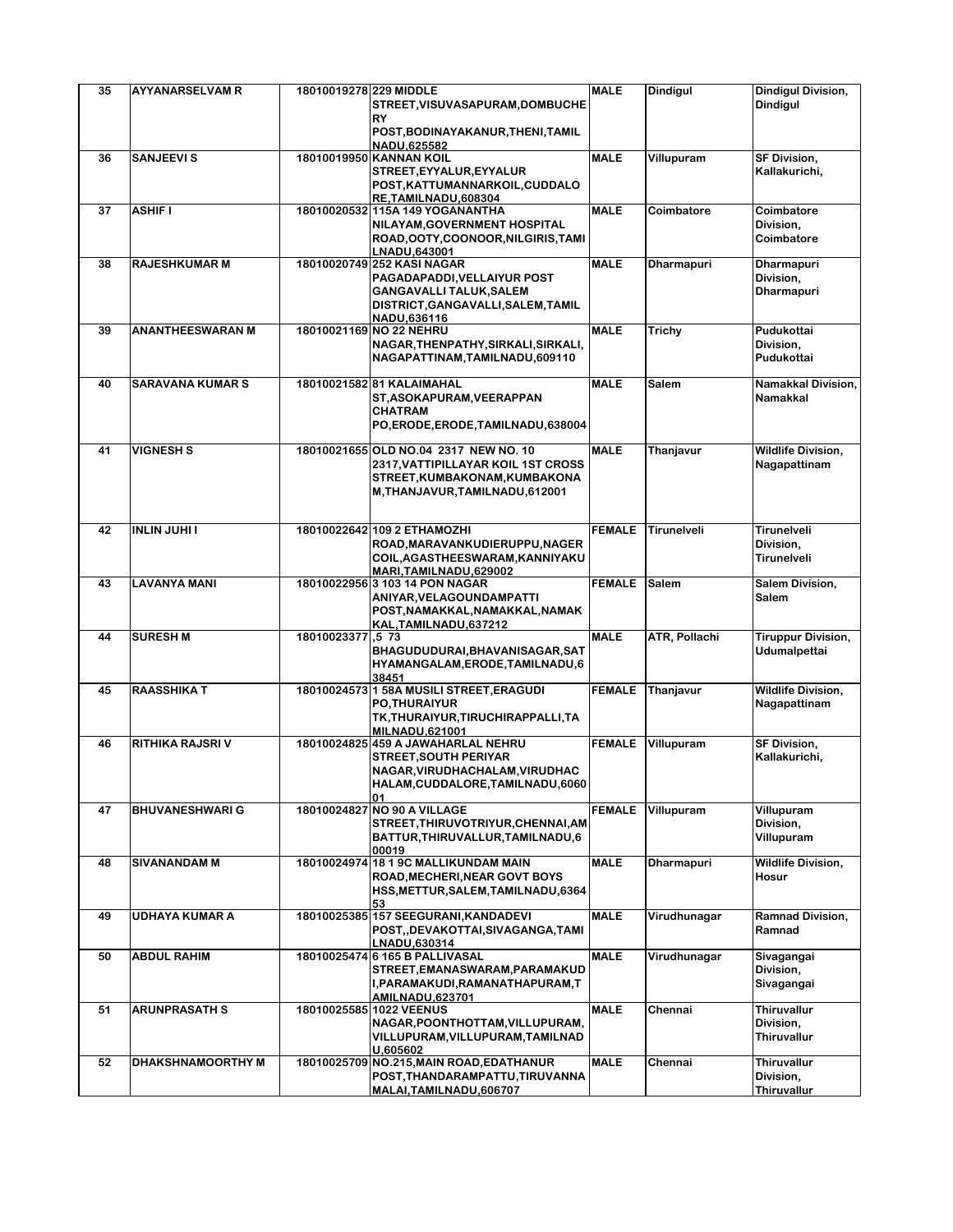| 53 | <b>MURUGAN S</b>              |                        | 18010026327 NO 36 REDDIYAR                                                                                                                                        | <b>MALE</b>   | Villupuram   | Villupuram                                         |
|----|-------------------------------|------------------------|-------------------------------------------------------------------------------------------------------------------------------------------------------------------|---------------|--------------|----------------------------------------------------|
|    |                               |                        | STREET, PERIYAPULIYUR, POOVALAMB<br>EDU, GUMMIDIPOONDI, THIRUVALLUR,<br>TAMILNADU,601206                                                                          |               |              | Division,<br>Villupuram                            |
| 54 | <b>KARUNAKARAN M</b>          |                        | 18010027442 8 219 SIRUKULAM<br>STREET, PETTAIKULAM, , THISAYANVIL<br>AI, TIRUNELVELI, TAMILNADU, 627654                                                           | <b>MALE</b>   | Tirunelveli  | Thoothukudi<br>Division,<br>Thoothukudi            |
| 55 | <b>SUNDARARAJU R</b>          | 18010028252 SOUTH      | STREET, SANDAIYUR, PERAIYUR<br>TALUK, PERAIYUR, MADURAI, TAMILNA<br>DU.625703                                                                                     | <b>MALE</b>   | Madurai      | Theni Division,<br>Theni                           |
| 56 | <b>SUNDAR R</b>               |                        | 18010028380 21 A,T.PUDUR, KRISHANA NAGAR 6TH<br>STREET, SIVAGANGA, SIVAGANGA, TAM<br><b>ILNADU,630561</b>                                                         | <b>MALE</b>   | Madurai      | Theni Division,<br>Theni                           |
| 57 | <b>VIGNESH R RAJASEKAR</b>    |                        | 18010028520 1 212, LAKSHMI<br>NAGAR, SIVAKASI, SIVAKASI, VIRUDHU<br>NAGAR, TAMILNADU, 626124                                                                      | <b>MALE</b>   | Madurai      | Theni Division,<br>Theni                           |
| 58 | <b>DEVAKUMAR</b>              |                        | 18010028862 NO17 DHAYA NAGAR MANAMADURAI<br>POST,,,MANAMADURAI,SIVAGANGA,T<br><b>AMILNADU,630606</b>                                                              | <b>MALE</b>   | Virudhunagar | <b>Wildlife Division,</b><br>Ramnad                |
| 59 | <b>DEENADAYALAN R</b>         |                        | 18010028952 3 192 KITTAMPALAYAM, MK<br>PUDUR, KARAMADAI, METTUPALAYAM,<br>COIMBATORE, TAMILNADU, 641104                                                           | <b>MALE</b>   | STR, Erode   | Hassanur Division,<br>Hassanur                     |
| 60 | <b>MATHIVANI S</b>            |                        | 180100292243 127.AYYADURAI<br>STREET, PARAMAKUDI, PARAMAKUDI, R<br>AMANATHAPURAM,TAMILNADU,62370                                                                  | <b>FEMALE</b> | Virudhunagar | Sivagangai<br>Division,<br>Sivagangai              |
| 61 | <b>ANAND A</b>                |                        | 18010029355 1 8 KALUAKONDAPALLI<br>VILLAGE, BELAGONDAPALLI<br>POST, DENKANIKOTTA<br>TALUK, DENKANIKOTTAI, KRISHNAGIRI<br>TAMILNADU,635114,                        | <b>MALE</b>   | Vellore      | <b>Vellore Division,</b><br>Vellore                |
| 62 | <b>ASSIS A</b>                |                        | 18010029850 2BY4 PERIYAVILAI<br>MULLANGANAVILAI,,,VILAVANCODE,K<br>ANNIYAKUMARI, TAMILNADU, 629157                                                                | <b>MALE</b>   | Virudhunagar | <b>Wildlife Division,</b><br>Srivilliputhur        |
| 63 | PRAVEEN RAJ                   |                        | 18010029909 11 5, INDRANAGAR WEST, OLD GANESH MALE<br><b>THEATER</b><br>GROUND, SIVAGANGAI, SIVAGANGA, TA<br><b>MILNADU,630561</b>                                |               | Madurai      | Theni Division,<br>Theni                           |
| 64 | <b>DINESH N</b>               |                        | 18010030527 3 76 ANNA NAGAR MIN<br>NAGAR, UDUMALAI ROAD<br>POLLACHI, POLLACHI, COIMBATORE, T<br><b>AMILNADU,642003</b>                                            | <b>MALE</b>   | STR, Erode   | Hassanur Division,<br>Hassanur                     |
| 65 | PRINCE DANIEL S               |                        | 18010031217 18 W3 BODI MAIN<br>ROAD, T. SINDALACHERRY<br>POST, THEVARAM<br>VIA, UTHAMAPALAYAM, THENI, TAMILN<br>ADU,625530                                        | <b>MALE</b>   | Virudhunagar | <b>Wildlife Division,</b><br><b>Srivilliputhur</b> |
| 66 | <b>SAKTHI VEL R</b>           |                        | 18010031508 55 1 AMMAN KOVIL<br>STREET, PANDALGUDIROAD, ARUPPUK<br>OTTAI, ARUPPUKKOTTAI, VIRUDHUNAG<br>AR, TAMILNADU, 626101                                      | <b>MALE</b>   | Madurai      | <b>Madurai Division,</b><br>Madurai                |
| 67 | VIJAYANARAYANAN<br>KASILINGAM |                        | 18010031761 68A EZHUMALAYAN<br><b>ILLAM.PONNAGARAM</b><br><b>BROADWAY, NEAR CAPRON HALL</b><br><b>GIRLS SCHOOL, MADURAI-</b><br>SOUTH, MADURAI, TAMILNADU, 625016 | <b>MALE</b>   | Virudhunagar | <b>Wildlife Division,</b><br>Ramnad                |
| 68 | <b>SUMAN S</b>                |                        | 18010032449 7 23 1 NALLIPALAYAM EAST, EB<br>COLONY ROAD, NALLIPALAYAM<br>POST, NAMAKKAL, NAMAKKAL, TAMILN<br>ADU,637003                                           | <b>MALE</b>   | Trichy       | Trichy Division,<br>Trichy                         |
| 69 | POOVIZHISELVI M               | 18010032476 5 86A MELA | STREET, K.KOTHAMPATTI, , THURAIYUR<br>TIRUCHIRAPPALLI,TAMILNADU,62120,                                                                                            | <b>FEMALE</b> | Thanjavur    | <b>Wildlife Division,</b><br>Nagapattinam          |
| 70 | BENISH JAWAHAR JI             |                        | 18010032670 NEW NO 20 OLD NO 39, SCHOOL<br>ROAD, CHETPET, EGMORE<br>NUNGAMBAKKAM, CHENNAI, TAMILNA<br>DU.600031                                                   | <b>MALE</b>   | Vellore      | <b>Vellore Division,</b><br>Vellore                |
| 71 | <b>AJITH KUMAR M</b>          |                        | 18010033067 1 41 NADUTHERU KADUR<br>PO,,,KUNNAM,PERAMBALUR,TAMILNA<br>DU,621716                                                                                   | <b>MALE</b>   | <b>Salem</b> | Namakkal Division,<br>Namakkal                     |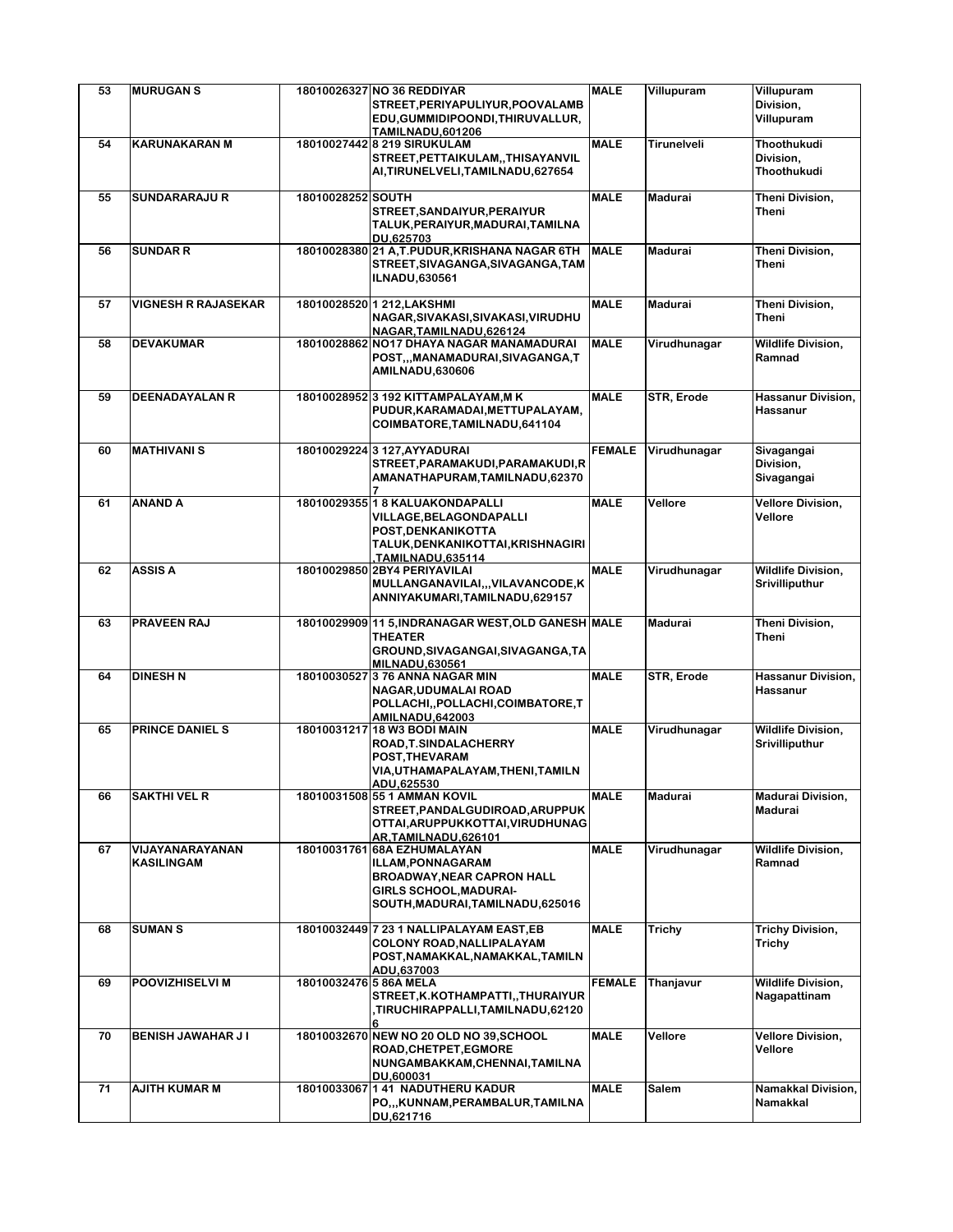| 72 | <b>DHIVYA</b>        |                         | 18010033332 3 320, SOUTH STREET                                                                                                                                | <b>FEMALE</b> | Trichy            | <b>Trichy Division,</b>                               |
|----|----------------------|-------------------------|----------------------------------------------------------------------------------------------------------------------------------------------------------------|---------------|-------------------|-------------------------------------------------------|
|    |                      |                         | ULLIKKOTTAI, MANNARGUDI, MANNAR<br>GUDI, THIRUVARUR, TAMILNADU, 61401                                                                                          |               |                   | Trichy                                                |
| 73 | <b>POUNROJA R</b>    |                         | 18010033368 PLOT NO 32,3RD STREET JANAKIRAM<br><b>REDDY</b><br>COLONY, VILLIVAKKAM, VILLIVAKKAM,<br>CHENNAI, TAMILNADU, 600049                                 | <b>FEMALE</b> | Chennai           | SF Division,<br>Chengalpattu                          |
| 74 | <b>ALAGAR RAJ D</b>  | 18010033488 2 11 MIDDLE | STREET, N.METTUPATTI, NENMENI<br>PO, SATTUR, VIRUDHUNAGAR, TAMILNA<br>DU.626202                                                                                | <b>MALE</b>   | Tirunelveli       | Tirunelveli<br>Division,<br>Tirunelveli               |
| 75 | <b>RAJAM</b>         |                         | 18010033917 DOOR NO 8 FLAT NO 1, S.M.P<br>COLONY, ANNA NAGAR, MADURAI-<br>NORTH, MADURAI, TAMILNADU, 625020                                                    | <b>MALE</b>   | Virudhunagar      | <b>Ramnad Division,</b><br>Ramnad                     |
| 76 | <b>PRAVEEN KUMAR</b> |                         | 18010034419 87 26 MANALI NEW TOWN CHENNAI<br>103,,,PONNERI,THIRUVALLUR,TAMILN<br>ADU.600103                                                                    | <b>MALE</b>   | Villupuram        | Villupuram<br>Division,<br>Villupuram                 |
| 77 | <b>ANITHAT</b>       |                         | 18010034515 NO.36 KAMARAJ<br>NAGAR, THANDAVANKUPPAM, NEYVELI<br>,VIRUDHACHALAM<br>TK, CUDDALORE, TAMILNADU, 607802                                             | <b>FEMALE</b> | Chennai           | <b>Thiruvallur</b><br>Division,<br><b>Thiruvallur</b> |
| 78 | <b>MUTHURAJA M</b>   |                         | 18010034553 2 142 SIVANKOIL STREET<br>NAKKAMBADI, NAKKAMBADI PO<br>SENDURAI TK, ARIYALUR<br>DT, SENDURAI, ARIYALUR, TAMILNADU,<br>621714                       | <b>MALE</b>   | Thanjavur         | <b>Wildlife Division,</b><br>Nagapattinam             |
| 79 | <b>KARTHIKEYAN G</b> |                         | 18010034728 NANTHAVANAM STREET<br>KOTTAIYUR,,,THIRUPATUR,SIVAGANG<br>A.TAMILNADU.630106                                                                        | <b>MALE</b>   | Virudhunagar      | <b>Ramnad Division,</b><br>Ramnad                     |
| 80 | <b>RAMANIP</b>       |                         | 18010034822 NO. 220 KANNIMA<br>NAGAR, ARISIPERIYANKUPPAM, PATHI<br><b>RIKUPPAM</b><br>POST, CUDDALORE, CUDDALORE, TAMI<br>LNADU.607401                         | <b>FEMALE</b> | Villupuram        | Villupuram<br>Division.<br>Villupuram                 |
| 81 | <b>UBENDRAN M</b>    |                         | 18010035537 106 INDRA NAGAR, MANAMADURAI<br>ROAD, SIVAGANGAI, SIVAGANGA, SIVA<br>GANGA, TAMILNADU, 630561                                                      | <b>MALE</b>   | Tirunelveli       | Tirunelveli<br>Division,<br>Tirunelveli               |
| 82 | <b>SUGANTHY</b>      |                         | 18010035616 1.56 MELA STREET, KORKAI<br>KALLIKADU, THALANCHERI, MAYILADU<br>THURAI, NAGAPATTINAM, TAMILNADU,<br>609203                                         | <b>FEMALE</b> | Trichy            | Ariyalur Division,<br>Ariyalur                        |
| 83 | IYYAPPAN C           |                         | 18010035907 28 NETHAJI MAIN ROAD, RAM<br>GARDEN, UDAIYAMPALAYAM, COIMBAT<br><b>ORE</b><br>SOUTH, COIMBATORE, TAMILNADU, 641<br>028                             | <b>MALE</b>   | Coimbatore        | <b>Nilgiris Division,</b><br>Ooty                     |
| 84 | NIRMALKUMAR          |                         | 18010036192 12 F DHARMA RAJA KOIL STREET, OPP. MALE<br><b>FIRE</b><br>STATION, PERNAMALLUR, VANDAVASI,<br>TIRUVANNAMALAI, TAMILNADU, 604503                    |               | <b>Dharmapuri</b> | <b>Dharmapuri</b><br>Division,<br>Dharmapuri          |
| 85 | <b>GOWTHAMAN M</b>   |                         | 18010036603 12 29 VEERAMACHIAMMAN KOVIL<br>STREET, PODANUR VIA<br>CHETTIPALAYAM, COIMBATORE, COIMB<br><b>ATORE</b><br>SOUTH, COIMBATORE, TAMILNADU, 641<br>201 | <b>MALE</b>   | Coimbatore        | Gudalur Division,<br>Gudalur                          |
| 86 | <b>RAGUL N</b>       |                         | 18010036841 7A 127A INDRA NAGAR, OLD MARKET<br><b>METTUR</b><br>DAM, METTUR, METTUR, SALEM, TAMILN<br>ADU,636401                                               | <b>MALE</b>   | <b>Dharmapuri</b> | <b>Wildlife Division,</b><br>Hosur                    |
| 87 | <b>KANNAN</b>        |                         | 18010037041 2 101 SOUTH<br>STREET, VEDANATHAM, , OTTAPIDARAM<br>THOOTHUKUDI,TAMILNADU,628722,                                                                  | <b>MALE</b>   | Tirunelveli       | Kanniyakumari<br><b>Division, Nagercoil</b>           |
| 88 | JAGAJOTHI S          |                         | 18010037503 NO 99 ANNAI NAGAR, MISSION<br>COMPOUND, KATPADI, KATPADI, VELLO<br>RE,TAMILNADU,632007                                                             | <b>FEMALE</b> | Villupuram        | Villupuram<br>Division,<br>Villupuram                 |
| 89 | RAJESHWARAN A        |                         | 18010037697 MALAVARAYANENTHAL, THIRUPPACH<br>ETHI POST, MANAMADURAI<br>TALUK, MANAMADURAI, SIVAGANGA, T<br>AMILNADU,630610                                     | <b>MALE</b>   | Madurai           | Theni Division,<br>Theni                              |
| 90 | KIRUBANANTHASIVAN T  |                         | 18010037744 VARATHOTTAM, AKKARAIPATTI, NARIK MALE<br><b>ALPATTI PO</b><br>PALANI, PALANI, DINDIGUL, TAMILNAD<br>U,624618                                       |               | Madurai           | <b>Wildlife Division,</b><br>Megamalai                |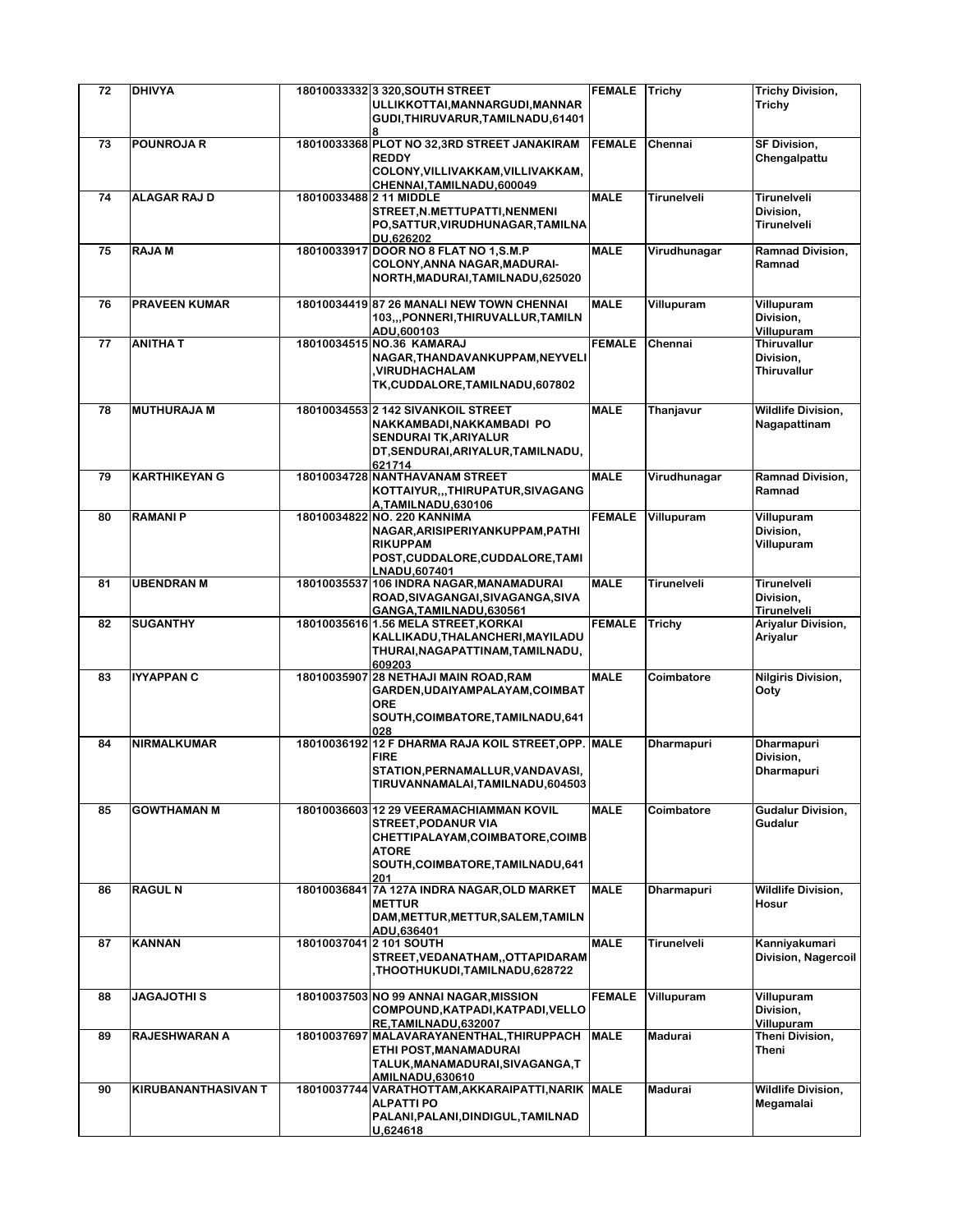| 91  | <b>PANNEERSELVAM K</b> | 18010037851 393 ODAI | STREET, ANGUCHETTIPALAYAM, PANR<br>UTI<br>TALUK, PANRUTI, CUDDALORE, TAMILN                                                                                 | <b>MALE</b>   | Chennai           | Thiruvallur<br>Division,<br>Thiruvallur         |
|-----|------------------------|----------------------|-------------------------------------------------------------------------------------------------------------------------------------------------------------|---------------|-------------------|-------------------------------------------------|
| 92  | SUGANYA SEENUVASAN     |                      | ADU,607106<br>18010040583 54 SUBRAMANIYA KOVIL<br>STREET, KUMARAKUPPAM, VALAVANU<br>R, VILLUPURAM, VILLUPURAM, TAMILNA<br>DU,605108                         | <b>FEMALE</b> | Villupuram        | <b>SF Division,</b><br>Kallakurichi,            |
| 93  | <b>VENKATESAN</b>      |                      | 18010040782 27 2361 MANJU NAGAR, TPTC NAGAR<br>OPPOSITE, VILLUPURAM, VILLUPURAM,<br>VILLUPURAM, TAMILNADU, 605401                                           | <b>MALE</b>   | Vellore           | Thiruppathur<br>Division,<br>Thiruppathur       |
| 94  | <b>RAJESH</b>          |                      | 18010040883 418 BHRATHI NAGAR, ATHANUR<br>POST,,RASIPURAM<br>TALUK, NAMAKKAL, TAMILNADU, 63630                                                              | <b>MALE</b>   | STR, Erode        | Sathyamangalam<br>Division,<br>Sathyamangalam   |
| 95  | <b>RAVIKUMAR B</b>     |                      | 18010041205 1114 THROWPATHI AMMAN KOIL<br>STREET, PALAPATTU NATHAM<br><b>POST, PANRUTI TK CUDDALORE</b><br>607101, PANRUTI, CUDDALORE, TAMILN<br>ADU,607101 | <b>MALE</b>   | Vellore           | Thiruvannamalai<br>Division,<br>Thiruvannamalai |
| 96  | <b>REVATHIP</b>        |                      | 18010041236 MITTAREDDIHALLI, MITTAREDDIHALLI<br>VILL, MITTATHINNAHALLI<br>POST, NALLAMPALLI, DHARMAPURI, TA<br><b>MILNADU,636804</b>                        | <b>FEMALE</b> | Vellore           | Thiruvannamalai<br>Division,<br>Thiruvannamalai |
| 97  | <b>SUNUMON S</b>       |                      | 18010042050 12 72 1 THONDANVILAI PUTHAN<br>VEEDU, PALUKAL<br>POST,, VILAVANCODE, KANNIYAKUMAR<br>I,TAMILNADU,629170                                         | <b>MALE</b>   | Virudhunagar      | <b>Wildlife Division,</b><br>Ramnad             |
| 98  | <b>EASWARAN P</b>      |                      | 18010043344 30 8 NADU STREET<br>KALAMBUR,,,POLUR,TIRUVANNAMALA<br>I,TAMILNADU,606903                                                                        | <b>MALE</b>   | <b>Dharmapuri</b> | <b>Wildlife Division,</b><br>Hosur              |
| 99  | VELUSC                 |                      | 18010044101 452 ACHARIYAPPAN<br>ST, SORAKAYAPET POST, PALLIPAT<br>TALUK, PALLIPAT, THIRUVALLUR, TAMI<br>LNADU,631208                                        | <b>MALE</b>   | Villupuram        | Villupuram<br>Division,<br>Villupuram           |
| 100 | <b>GANESH E</b>        |                      | 18010044280 2 64A MAIN ROAD, PERIYA<br>VALAVADI,, UDUMALAIPETTAI, TIRUPP<br>UR, TAMILNADU, 642132                                                           | <b>MALE</b>   | Coimbatore        | <b>Gudalur Division,</b><br>Gudalur             |
| 101 | <b>SARAVANAKUMAR V</b> | 18010044304 RK       | NAGAR, VIRUPATCHI, ODDANCHATRAM<br>,ODDANCHATTIRAM,DINDIGUL,TAMIL<br>NADU,624614                                                                            | <b>MALE</b>   | Madurai           | <b>Wildlife Division,</b><br>Megamalai          |
| 102 | <b>CHITRA J</b>        |                      | 18010044390 41 63E PILLAYAR KOVIL<br>STREET, MELBATCHAPET, HARUR PO<br>TK, HARUR, DHARMAPURI, TAMILNADU,<br>636903                                          | <b>FEMALE</b> | Vellore           | <b>Vellore Division,</b><br>Vellore             |
| 103 | <b>SURESHBABU M</b>    |                      | 18010045799 NEAR GOVT HR SEC SCHOOL, VELLAR MALE<br>PO, VELLAR, METTUR, SALEM, TAMILNA<br>DU,636451                                                         |               | STR, Erode        | Sathyamangalam<br>Division,<br>Sathyamangalam   |
| 104 | <b>KEERTHI</b>         |                      | 18010047376 V MUTHURAMALINGAM, 13 1<br><b>4.RAILWAY STATION</b><br>ROAD, VADIPATTI, MADURAI, TAMILNAD<br>U.625218                                           | <b>FEMALE</b> | <b>Dindigul</b>   | Dindigul Division,<br><b>Dindigul</b>           |
| 105 | <b>PRAKASH M</b>       | 18010047923 8 135    | NALLAMADANADANOOR, SIVANADAN<br><b>OOR</b><br>P.O., TENKASI, TIRUNELVELI, TAMILNAD<br>U,627808                                                              | <b>MALE</b>   | Vellore           | <b>Vellore Division,</b><br>Vellore             |
| 106 | <b>JAYAPRIYA M</b>     |                      | 18010048008 NO 526 IOB NAGAR 2ND<br>STREET, SIPCOT<br>RANIPET,, WALAJAH, VELLORE, TAMILN<br>ADU.632403                                                      | <b>FEMALE</b> | Chennai           | <b>Thiruvallur</b><br>Division,<br>Thiruvallur  |
| 107 | <b>VIVEKKARAN R</b>    |                      | 18010048489 24 KANDACHIPURAM<br>ROAD, ARAKANDANALLUR<br>PO, VILLUPURAM<br>D.T, KANDACHIPURAM, VILLUPURAM, T<br><b>AMILNADU,605752</b>                       | <b>MALE</b>   | Vellore           | <b>Vellore Division,</b><br>Vellore             |
| 108 | <b>KARTHIK</b>         |                      | 18010048969 FIRST WARD, SELVA VINAYAGAR<br><b>KOVIL</b><br>STREET, KEERANUR, PALANI, DINDIGUL<br>TAMILNADU,624617,                                          | <b>MALE</b>   | <b>Dindigul</b>   | <b>Wildlife Division,</b><br>Kodaikanal         |
| 109 | <b>HANISHKUMAR</b>     |                      | 18010049681 NO 84 MEENAMBAL STREET, WEST<br>TAMBARAM, CHENNAI, TAMBARAM, KA<br>NCHIPURAM, TAMILNADU, 600045                                                 | <b>MALE</b>   | Vellore           | <b>Vellore Division,</b><br>Vellore             |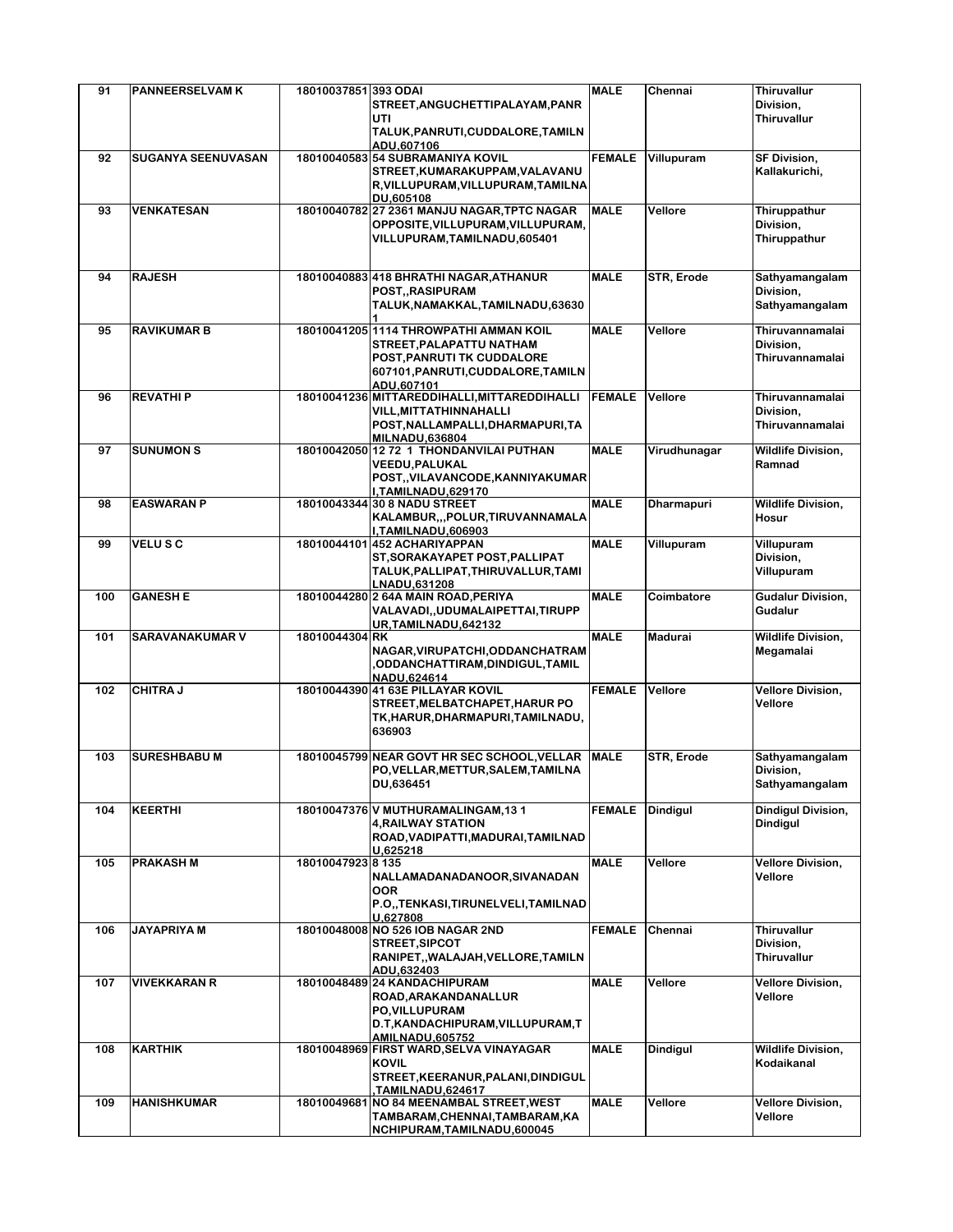| 110 | <b>SASIKUMAR B</b>       |                      | 18010049868 DOOR NO 341, BHARATHI SCHOOL                                         | <b>MALE</b>   | <b>Dindigul</b> | <b>Wildlife Division,</b>           |
|-----|--------------------------|----------------------|----------------------------------------------------------------------------------|---------------|-----------------|-------------------------------------|
|     |                          |                      | STREET, SEELAYAMPATTY, THENI, THEN<br>I,TAMILNADU,625515                         |               |                 | Kodaikanal                          |
| 111 | <b>NITHISHKUMAR P</b>    |                      | 18010050907 VAZHAKKANI, AZHIMADURAI                                              | <b>MALE</b>   | <b>Dindiaul</b> | <b>Wildlife Division.</b>           |
|     |                          |                      | POST, ILAYANKUDI                                                                 |               |                 | Kodaikanal                          |
|     |                          |                      | TALUK, ILAYANGUDI, SIVAGANGA, TAMI<br>LNADU,623701                               |               |                 |                                     |
| 112 | <b>VIJAY RANI M</b>      |                      | 18010051257 82 SOUTH CAR                                                         | <b>FEMALE</b> | <b>Dindigul</b> | <b>Wildlife Division,</b>           |
|     |                          |                      | STREET,,,SRIVILLIPUTHUR,VIRUDHUN                                                 |               |                 | Kodaikanal                          |
|     |                          |                      | AGAR,TAMILNADU,626125                                                            |               |                 |                                     |
| 113 | <b>VEN KATA CHALAM R</b> |                      | 18010051535 POLAYAMPALLI VILL, POLAYAMPALLI<br>PO., HARUR, DHARMAPURI, TAMILNADU | <b>MALE</b>   | Vellore         | Thiruvannamalai<br>Division,        |
|     |                          |                      | ,635305                                                                          |               |                 | Thiruvannamalai                     |
|     |                          |                      |                                                                                  |               |                 |                                     |
| 114 | <b>MUTHAMILSELVIK</b>    |                      | 18010052700 4 4 MELATHERU, KAVARPANI<br>PO., GANGAVALLI, SALEM, TAMILNADU,       | <b>FEMALE</b> | Vellore         | Thiruvannamalai<br>Division,        |
|     |                          |                      | 636116                                                                           |               |                 | Thiruvannamalai                     |
| 115 | <b>RANJITHKUMAR</b>      |                      | 18010053209 164 SOUTHSTREET                                                      | <b>MALE</b>   | Trichy          | <b>Trichy Division,</b>             |
|     |                          |                      | KEERANUR, VAYALAPADI                                                             |               |                 | Trichy                              |
|     |                          |                      | PO,,KUNNAM,PERAMBALUR,TAMILNA<br>DU,621716                                       |               |                 |                                     |
| 116 | <b>HARISUDHA</b>         | 18010053256 REDDIYAR |                                                                                  | <b>FEMALE</b> | Vellore         | <b>Vellore Division,</b>            |
|     |                          |                      | STREET, SIRUVANTHADU, MOTCHAKUL                                                  |               |                 | Vellore                             |
|     |                          |                      | АM<br>POST, VILLUPURAM, VILLUPURAM, TAMI                                         |               |                 |                                     |
|     |                          |                      | LNADU,605105                                                                     |               |                 |                                     |
| 117 | <b>SABARINATH M</b>      |                      | 18010053465 NO 15 FOREST QUATERS, YERCAURD                                       | <b>MALE</b>   | Villupuram      | Villupuram                          |
|     |                          |                      | <b>MAIN</b>                                                                      |               |                 | Division,                           |
|     |                          |                      | ROAD, HASTHAMPATTY, SALEM, SALEM,<br><b>TAMILNADU,636007</b>                     |               |                 | Villupuram                          |
| 118 | <b>VINOTH G</b>          |                      | 18010053566 1.243A, KATTU KOTTAI.                                                | <b>MALE</b>   | Vellore         | <b>Vellore Division.</b>            |
|     |                          |                      | NAMACHIVAYAPURAM,, KALLAKURICH                                                   |               |                 | Vellore                             |
|     |                          |                      | I, VILLUPURAM, TAMILNADU, 606201                                                 |               |                 |                                     |
| 119 | <b>THANGAMANI M</b>      |                      | 18010055041 15, ODAIPATTY PO, AMBILIKAI                                          | <b>FEMALE</b> | <b>Dindigul</b> | <b>Wildlife Division,</b>           |
|     |                          |                      | VIA, ODDANCHATTIRAM, DINDIGUL, TA                                                |               |                 | Kodaikanal                          |
|     |                          |                      | <b>MILNADU,624612</b>                                                            |               |                 |                                     |
| 120 | <b>GOKUL PRIYA S</b>     |                      | 18010056350 35 WEST STREET, VADAKKU PUDHU                                        | <b>FEMALE</b> | <b>Salem</b>    | Namakkal Division,                  |
|     |                          |                      | PALAYAM, ERODE, KODUMUDI, ERODE,<br>TAMILNADU,638152                             |               |                 | Namakkal                            |
| 121 | <b>KATHIRESAN V</b>      |                      | 180100571411 60 MAIN ROAD, ATHIYUR                                               | <b>MALE</b>   | Salem           | Namakkal Division,                  |
|     |                          |                      | <b>VILLAGE, ARIYALUR</b>                                                         |               |                 | Namakkal                            |
|     |                          |                      | POST, SANKARAPURAM, VILLUPURAM,<br><b>TAMILNADU,605801</b>                       |               |                 |                                     |
| 122 | <b>GOWTHAM B</b>         |                      | 18010057723 32 THILAK NAGAR, IYER                                                | <b>MALE</b>   | STR, Erode      | Erode Division,                     |
|     |                          |                      | BUNGALAW,, MADURAI-                                                              |               |                 | Erode                               |
|     |                          |                      | NORTH, MADURAI, TAMILNADU, 625014                                                |               |                 |                                     |
| 123 | <b>RAJESH ESWARAN</b>    |                      | 18010058612 8 106 VEERANUR GONUR                                                 | <b>MALE</b>   | Vellore         | Thiruvannamalai                     |
|     |                          |                      | POST,,,METTUR,SALEM,TAMILNADU,63                                                 |               |                 | Division,                           |
| 124 | <b>MAHALAKSHMII</b>      |                      | 6404<br>18010058985 29C S.NARASINGAPURAM &                                       | <b>FEMALE</b> | <b>Salem</b>    | Thiruvannamalai                     |
|     |                          |                      | NARIKUDI, SILARPATTI                                                             |               |                 | <b>SF Division, Salem</b>           |
|     |                          |                      | POST,,PERAIYUR,MADURAI,TAMILNAD                                                  |               |                 |                                     |
|     |                          |                      | U.625702                                                                         |               |                 |                                     |
| 125 | <b>ARUL DOSS A</b>       |                      | 18010060087 NORTH STREET, THILLAI<br>VIDANGAN,, CHIDAMBARAM, CUDDALO             | <b>MALE</b>   | Vellore         | <b>Vellore Division,</b><br>Vellore |
|     |                          |                      | RE.TAMILNADU.608102                                                              |               |                 |                                     |
| 126 | <b>SATHEESH T</b>        |                      | 18010060529 NO 427 SOUTH                                                         | <b>MALE</b>   | ATR, Pollachi   | <b>ATR Division,</b>                |
|     |                          |                      | STREET, V.AMMAPATTI, T.KALLUPATTI                                                |               |                 | Pollachi                            |
|     |                          |                      | POST, PERAIYUR, MADURAI, TAMILNAD<br>U,625702                                    |               |                 |                                     |
|     |                          |                      |                                                                                  |               |                 |                                     |
| 127 | <b>MAHENDRAN G</b>       | 18010061999 2 20     |                                                                                  | <b>MALE</b>   | Vellore         | Thiruvannamalai                     |
|     |                          |                      | VANAMOORTHILINGAPURAM, VEMBAK<br>OTTAI PO, VEMBAKOTTAI                           |               |                 | Division,<br>Thiruvannamalai        |
|     |                          |                      | TK, VEMBAKOTTAI, VIRUDHUNAGAR, TA                                                |               |                 |                                     |
|     |                          |                      | <b>MILNADU,626131</b>                                                            |               |                 |                                     |
| 128 | <b>ANAND K</b>           |                      | 18010062884 114, MARIYAMMAN KOIL<br><b>STREET, PERUNDURAIPATTU VIL</b>           | <b>MALE</b>   | Villupuram      | Villupuram<br>Division,             |
|     |                          |                      | &POST,TANDARAMPET,TIRUVANNAMA                                                    |               |                 | Villupuram                          |
|     |                          |                      | LAI,TAMILNADU,606753                                                             |               |                 |                                     |
| 129 | <b>VINOTHRAJ G</b>       |                      | 18010063466 114A MANAMADURAI                                                     | <b>MALE</b>   | <b>Dindigul</b> | <b>Wildlife Division,</b>           |
|     |                          |                      | ROAD, MELAVANIYANGUDI, PETROL<br><b>BUNK</b>                                     |               |                 | Kodaikanal                          |
|     |                          |                      | OPP, SIVAGANGA, SIVAGANGA, TAMILN                                                |               |                 |                                     |
|     |                          |                      | ADU,630561                                                                       |               |                 |                                     |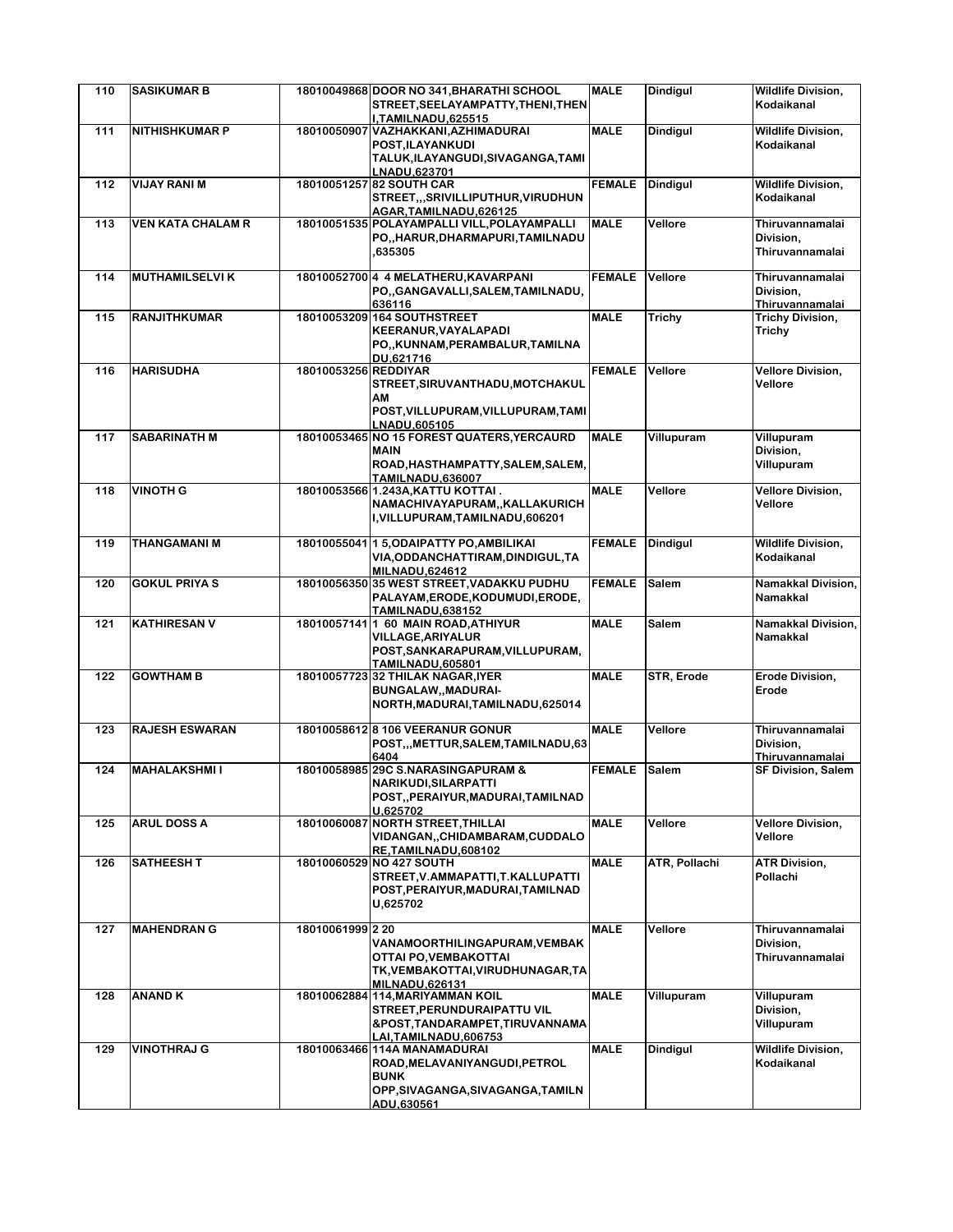| 130 | <b>RANJITHA R</b>                     |                       | 18010065560 75 NORTH STREET, KOSAPPADI<br><b>VILLAGE &amp; POST, SANKARAPURAM</b>                                                                         | <b>FEMALE</b> | Vellore           | <b>Vellore Division,</b><br>Vellore             |
|-----|---------------------------------------|-----------------------|-----------------------------------------------------------------------------------------------------------------------------------------------------------|---------------|-------------------|-------------------------------------------------|
|     |                                       |                       | TK, SANKARAPURAM, VILLUPURAM, TA<br><b>MILNADU,606401</b>                                                                                                 |               |                   |                                                 |
| 131 | <b>KARTHIKA P</b>                     | 18010065679 303 SOUTH | STREET, KATTANGUDI, ARUPPUKOTTAI<br>,ARUPPUKOTTAI,VIRUDHUNAGAR,TA<br><b>MILNADU,626107</b>                                                                | <b>FEMALE</b> | Coimbatore        | <b>Nilgiris Division,</b><br>Ooty               |
| 132 | <b>KOKILA</b>                         |                       | 18010065710 59 2 PAPPA AASARI<br>STREET, KALLUKUZHI, , TIRUCHIRAPPA<br>LLI, TIRUCHIRAPPALLI, TAMILNADU, 620<br>020                                        | <b>FEMALE</b> | <b>Dindigul</b>   | <b>Wildlife Division,</b><br>Kodaikanal         |
| 133 | <b>PRAVEENKUMAR</b><br><b>JAWAHAR</b> |                       | 18010066285 NO. 3 OF 36. BUDDIREDDIPATTI<br>P.O.,,PAPPIREDDIPATTI,DHARMAPURI,<br><b>TAMILNADU.635302</b>                                                  | <b>MALE</b>   | Vellore           | Thiruvannamalai<br>Division,<br>Thiruvannamalai |
| 134 | <b>MARIYAPPAN M</b>                   |                       | 18010066487 E K PUDHUR VILLAGE, INDUR<br>POST, NALLAMPALLIT<br>K, NALLAMPALLI, DHARMAPURI, TAMIL<br>NADU,636803                                           | <b>MALE</b>   | Vellore           | <b>Vellore Division,</b><br>Vellore             |
| 135 | <b>PRAVEEN BHARATHI</b>               |                       | 18010066715 1278 A11 A.K.R NAGAR, VANDAVASI<br>ROAD, SIVAGANGA, SIVAGANGA, SIVAG<br>ANGA, TAMILNADU, 630561                                               | <b>MALE</b>   | <b>STR, Erode</b> | <b>Erode Division,</b><br>Erode                 |
| 136 | <b>MUNUSAMY K</b>                     |                       | 18010066781 4 611 VEERAGARAR KOVIL<br>STREET, MANGARAI VILLAGE AND<br>POST, PENNAGARAM<br>TALUK, PENNAGARAM, DHARMAPURI, T<br><b>AMILNADU.636813</b>      | <b>MALE</b>   | Vellore           | Thiruvannamalai<br>Division,<br>Thiruvannamalai |
| 137 | <b>SATHISH N</b>                      | 18010066866 534       | MANDAPAMTHOPPU, MUTHARASANAL<br>LUR, TIRUCHIRAPALLI, SRIRANGAM, TIR<br>UCHIRAPPALLI, TAMILNADU, 620101                                                    | <b>MALE</b>   | Villupuram        | Villupuram<br>Division,<br>Villupuram           |
| 138 | <b>MUTHURAM P NA</b>                  | 18010067114 142       | ARANGANVILAI, MOOVATTUMUGAM<br>POST,, KALKULAM, KANNIYAKUMARI, T<br><b>AMILNADU,629177</b>                                                                | <b>MALE</b>   | Virudhunagar      | <b>Wildlife Division,</b><br>Ramnad             |
| 139 | <b>AMUTHARASUS</b>                    | 18010067198 73.44     | GANGAIKONDAN, PARAMAKUDI, , PARA<br>MAKUDI, RAMANATHAPURAM, TAMILNA<br>DU,623705                                                                          | <b>MALE</b>   | Dindigul          | <b>Wildlife Division,</b><br>Kodaikanal         |
| 140 | <b>MALATHY A</b>                      |                       | 18010067237 48, ARNI MAIN<br>ROAD, ADUKKAMPARAI, VELLORE, VEL<br>LORE, TAMILNADU, 632011                                                                  | <b>FEMALE</b> | Vellore           | Thiruvannamalai<br>Division,<br>Thiruvannamalai |
| 141 | <b>SAKTHIVEL S</b>                    |                       | 18010067382 1 26 E MARIYAMMAN KOVIL STREET, 85 MALE<br>R KOMARAPALAYAM<br>PO,,RASIPURAM,NAMAKKAL,TAMILNA<br>DU,637403                                     |               | ATR, Pollachi     | <b>ATR Division,</b><br>Pollachi                |
| 142 | <b>KANAGARAJ S</b>                    |                       | 18010067938 1 24 SAMPALLI<br>VILL, DONNAKUTTAHALLI<br>PO,,PENNAGARAM,DHARMAPURI,TAMI<br>LNADU,636810                                                      | <b>MALE</b>   | Vellore           | Thiruvannamalai<br>Division,<br>Thiruvannamalai |
| 143 | <b>VIVEGANANDHAN R</b>                |                       | 18010068223 21A SUBRAMANIYAR KOVIL<br>STREET, KAMBAINALLUR<br>PO, KARIMANGALAM<br>TK, KARIMANGALAM, DHARMAPURI, TA<br><b>MILNADU.635202</b>               | <b>MALE</b>   | Vellore           | Thiruvannamalai<br>Division,<br>Thiruvannamalai |
| 144 | <b>SANTHOSH S</b>                     |                       | 18010068764 2 419 THERADI<br>THOTTAM, MOONGILPALAYAM, VIJAYA<br>MANGALAM, PERUNDURAI, ERODE, TAM<br><b>ILNADU,638056</b>                                  | <b>MALE</b>   | ATR, Pollachi     | <b>ATR Division,</b><br>Pollachi                |
| 145 | <b>SRINIVASAN U</b>                   |                       | 18010070447 16 DHANALAKSHMI NAGAR, AMMAPET<br>POST.CHIDAMBARAM<br>TALUK, CHIDAMBARAM, CUDDALORE, T<br><b>AMILNADU,608401</b>                              | <b>MALE</b>   | <b>Dharmapuri</b> | Krishnagiri<br>Division,<br>Krishnagiri         |
| 146 | <b>UMERA A</b>                        |                       | 18010070707 125 SIVAN KOVIL<br><b>STREET, DEVAPANDALAM VILLAGE &amp;</b><br>PO, SANKARAPURAM<br>TK, SANKARAPURAM, VILLUPURAM, TA<br><b>MILNADU,606402</b> | <b>FEMALE</b> | Vellore           | <b>Vellore Division,</b><br>Vellore             |
| 147 | <b>JEEVA M</b>                        |                       | 18010071395 24.KATTUKOTTAI, VARAKUR<br>POST,,ATTUR,SALEM,TAMILNADU,636<br>112                                                                             | <b>FEMALE</b> | Vellore           | Thiruvannamalai<br>Division,<br>Thiruvannamalai |
| 148 | <b>MURUGESWARI C</b>                  |                       | 18010071483 1266 E ARUNACHALAPURAM C<br><b>COLONY, KTC</b><br>NAGAR, PALAYAMKOTTAI, PALAYAMKO<br>TTAI, TIRUNELVELI, TAMILNADU, 627011                     | <b>FEMALE</b> | Madurai           | <b>Madurai Division,</b><br>Madurai             |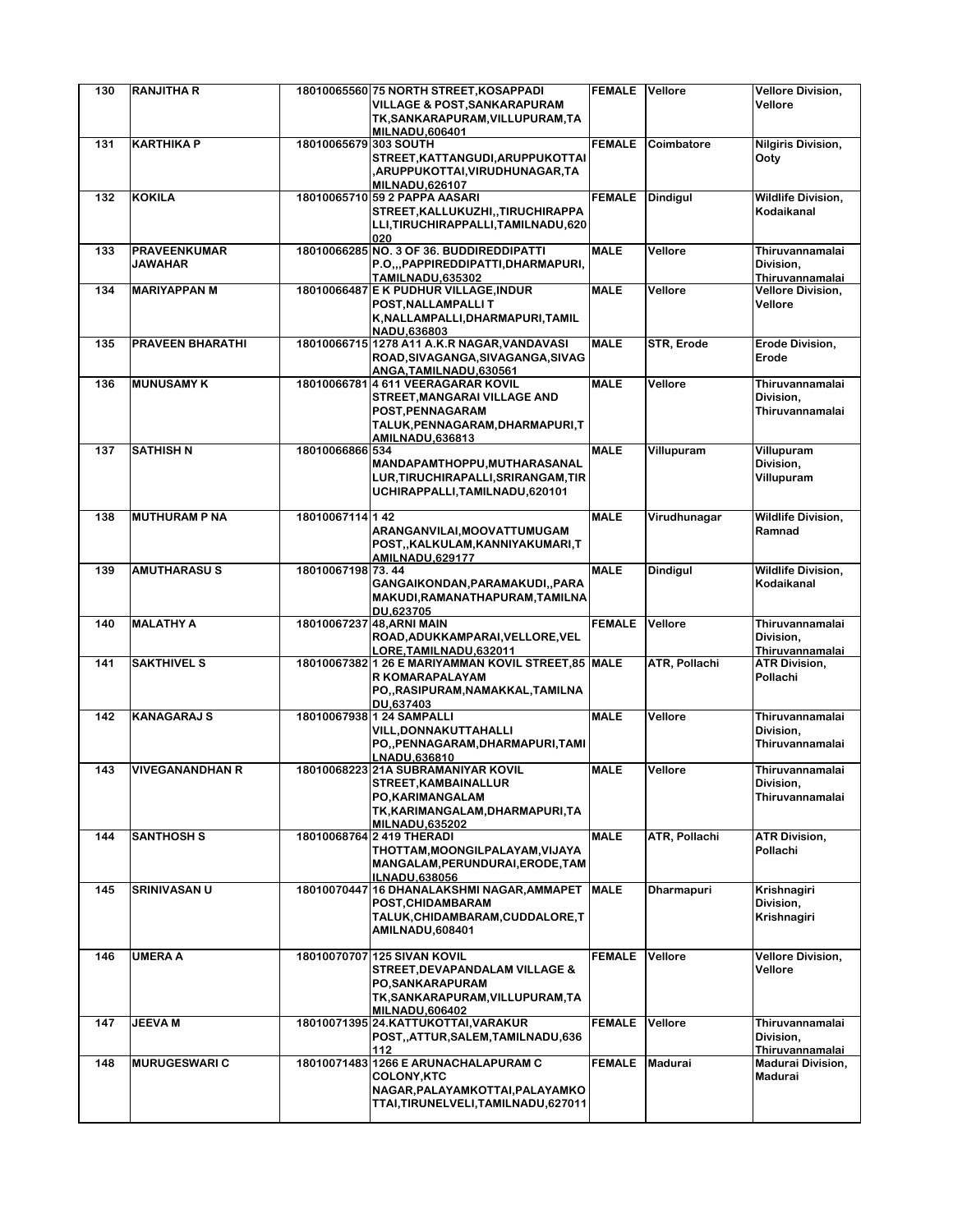| 149 | <b>AKILAS</b>             |                         | 18010071932 1286 ONTHADEVANKADU, VOIMEDU                         | <b>FEMALE</b> | Trichy            | <b>Trichy Division,</b>   |
|-----|---------------------------|-------------------------|------------------------------------------------------------------|---------------|-------------------|---------------------------|
|     |                           |                         | <b>EAST</b>                                                      |               |                   | Trichy                    |
|     |                           |                         | PO, VEDARANYAM, VEDARANYAM, NAG<br>APATTINAM.TAMILNADU.614714    |               |                   |                           |
| 150 | <b>MAHALAKSHMI</b>        |                         | 18010072203 46 GANDHI NAGAR 2ND                                  | <b>FEMALE</b> | <b>Trichy</b>     | <b>Trichy Division,</b>   |
|     |                           |                         | STREET,,,PUDUKOTTAI,PUDUKKOTTAI                                  |               |                   | Trichy                    |
|     |                           |                         | TAMILNADU,622001,                                                |               |                   |                           |
| 151 | <b>BHUVANESHWARAN B</b>   |                         | 18010072296 NO.9, M. PALANISAMY                                  | <b>MALE</b>   | Coimbatore        | Gudalur Division,         |
|     |                           |                         | NAGAR, KANGEYAM ROAD                                             |               |                   | Gudalur                   |
|     |                           |                         | VELLAKOVIL, KANGEYAM, TIRUPPUR, T                                |               |                   |                           |
| 152 | <b>PREMAM</b>             |                         | <b>AMILNADU,638111</b><br>18010072452 1 344 PAVADI               | <b>FEMALE</b> | Salem             | Namakkal Division,        |
|     |                           |                         | THOTTAM, PALLAGOUNDANPALAYAM,                                    |               |                   | Namakkal                  |
|     |                           |                         | <b>UTHUKULI</b>                                                  |               |                   |                           |
|     |                           |                         | TK, TIRUPPUR, TIRUPPUR, TAMILNADU,                               |               |                   |                           |
|     |                           |                         | 638056                                                           |               |                   |                           |
| 153 | <b>MAHENDIRAN K</b>       |                         | 18010072478 102 NORTH STREET, THIRUMALAI                         | <b>MALE</b>   | Virudhunagar      | <b>Wildlife Division.</b> |
|     |                           |                         | SAMUTHIRAM, K.K. NAGAR                                           |               |                   | Ramnad                    |
|     |                           |                         | POST, SRIRANGAM, TIRUCHIRAPPALLI,<br><b>TAMILNADU,620021</b>     |               |                   |                           |
| 154 | <b>MADHANRAJ N</b>        | 18010072559 104 MISSION |                                                                  | <b>MALE</b>   | Trichy            | Trichy Division,          |
|     |                           |                         | STREET, DARASURAM, KUMBAKONAM,                                   |               |                   | Trichy                    |
|     |                           |                         | KUMBAKONAM, THANJAVUR, TAMILNA                                   |               |                   |                           |
|     |                           |                         | DU.612702                                                        |               |                   |                           |
| 155 | <b>THIRUMURUGAN S</b>     |                         | 18010074143 31 A POOVAISIA INDIRAKULA SOUTH                      | <b>MALE</b>   | STR, Erode        | <b>Erode Division,</b>    |
|     |                           |                         | ST, KATTUPARAMAKUDI, PARAMAKUDI,                                 |               |                   | Erode                     |
|     |                           |                         | PARAMAKUDI, RAMANATHAPURAM, TA                                   |               |                   |                           |
|     |                           |                         | <b>MILNADU,623707</b>                                            |               |                   |                           |
| 156 | <b>CHANDRA KRISHNAN B</b> |                         | 18010074693 3 22 NORTH STREET.T                                  | <b>MALE</b>   | Coimbatore        | <b>Nilgiris Division,</b> |
|     |                           |                         | PUDUPATTI, THUMMAKUNDU                                           |               |                   | Ooty                      |
|     |                           |                         | POST, USILAMPATTI, MADURAI, TAMILN                               |               |                   |                           |
|     |                           |                         | ADU,625529                                                       |               |                   |                           |
| 157 | <b>AMSAGANAPATHIM</b>     |                         | 18010075136 111 KURUNJI STREET, NEHRUJI                          | <b>MALE</b>   | ATR, Pollachi     | <b>Tiruppur Division,</b> |
|     |                           |                         | NAGAR, VEDASANDUR, VEDASANDUR,<br>DINDIGUL, TAMILNADU, 624710    |               |                   | Udumalpettai              |
| 158 | <b>MERIN KA</b>           |                         | 18010075141 KAVALAKKATT HOUSE,P O.                               | <b>FEMALE</b> | <b>Dindigul</b>   | <b>Wildlife Division,</b> |
|     |                           |                         | KUTTUR, KOTTEKAD, THRISSUR, THRIS                                |               |                   | Kodaikanal                |
|     |                           |                         | <b>SUR, KERALA, 680013</b>                                       |               |                   |                           |
| 159 | <b>PRADEEP KUMARS</b>     |                         | 18010075439 6 21A KULATHU PATHAI STREET, BACK MALE               |               | <b>Dharmapuri</b> | Dharmapuri                |
|     |                           |                         | <b>TO UNION</b>                                                  |               |                   | Division,                 |
|     |                           |                         | OFFICE, SANKARAPURAM, SANKARAPU                                  |               |                   | <b>Dharmapuri</b>         |
|     |                           |                         | RAM, VILLUPURAM, TAMILNADU, 606401                               |               |                   |                           |
| 160 | <b>SANGEETHA S</b>        |                         | 18010075859 228 PERIYAR STREET, PERUMAL                          | <b>FEMALE</b> | <b>Salem</b>      | Namakkal Division,        |
|     |                           |                         | <b>MALAI, RN PUDHUR</b>                                          |               |                   | Namakkal                  |
|     |                           |                         | POST, ERODE, ERODE, TAMILNADU, 638                               |               |                   |                           |
|     |                           |                         | 005                                                              |               |                   |                           |
| 161 | <b>SRINIVETHIDHA</b>      |                         | 18010076818 3 1764 3, OM SAKTHI                                  | <b>FEMALE</b> | <b>Madurai</b>    | <b>Madurai Division,</b>  |
|     |                           |                         | NAGAR, PATTINAMKAATHAN, RAMANA<br>THAPURAM, RAMANATHAPURAM, TAMI |               |                   | Madurai                   |
|     |                           |                         | LNADU,623503                                                     |               |                   |                           |
| 162 | <b>PORSELVI C</b>         | 1801007715215, NORTH    |                                                                  | <b>FEMALE</b> | Tirunelveli       | Kanniyakumari             |
|     |                           |                         | STREET, THENKALAM, MANUR, TIRUNEL                                |               |                   | Division, Nagercoil       |
|     |                           |                         | VELI, TAMILNADU, 625357                                          |               |                   |                           |
| 163 | <b>SITHARA BEGUM A</b>    |                         | 18010077176 38 ELANGO LAYOUT, 3RD STREET                         | <b>FEMALE</b> | Salem             | Namakkal Division,        |
|     |                           |                         | <b>PUSHPA</b><br>NAGAR, TIRUPUR, TIRUPPUR, TIRUPPU               |               |                   | Namakkal                  |
|     |                           |                         | R,TAMILNADU,641604                                               |               |                   |                           |
| 164 | <b>SUDHA ELANGOVAN</b>    |                         | 18010077323 133 NORTH STREET                                     | <b>FEMALE</b> | <b>Salem</b>      | Namakkal Division,        |
|     |                           |                         | NERUNJIKKORAI,,,ARIYALUR,ARIYALU                                 |               |                   | Namakkal                  |
|     |                           |                         | R,TAMILNADU,621704                                               |               |                   |                           |
| 165 | <b>JEYA SINGH M</b>       | 18010077405 PARUTHI     |                                                                  | <b>MALE</b>   | Virudhunagar      | <b>Wildlife Division,</b> |
|     |                           |                         | VILAI, KOLVEL, THIRUVARAMBU                                      |               |                   | Ramnad                    |
|     |                           |                         | POST, KALKULAM, KANNIYAKUMARI, TA                                |               |                   |                           |
| 166 | <b>ARUNA J</b>            |                         | <b>MILNADU,629161</b><br>18010077524 ARUNA J, N0.750 KUPPAM      | <b>FEMALE</b> | Vellore           | <b>Vellore Division,</b>  |
|     |                           |                         | KOLLAIMEDU, KUPPAM POST                                          |               |                   | Vellore                   |
|     |                           |                         | KANNAMANGALAM                                                    |               |                   |                           |
|     |                           |                         | VIA, POLUR, TIRUVANNAMALAI, TAMILN                               |               |                   |                           |
|     |                           |                         | ADU,632311                                                       |               |                   |                           |
| 167 | <b>RAJESHKUMAR P</b>      | 18010077697 2365        |                                                                  | <b>MALE</b>   | Coimbatore        | Gudalur Division,         |
|     |                           |                         | SENJERIPUTHUR, SENJERIPUTHUR                                     |               |                   | Gudalur                   |
|     |                           |                         | POST SULUR TK, COIMBATORE<br>DT, SULUR                           |               |                   |                           |
|     |                           |                         | TALUK, COIMBATORE, TAMILNADU, 641                                |               |                   |                           |
|     |                           |                         | 671                                                              |               |                   |                           |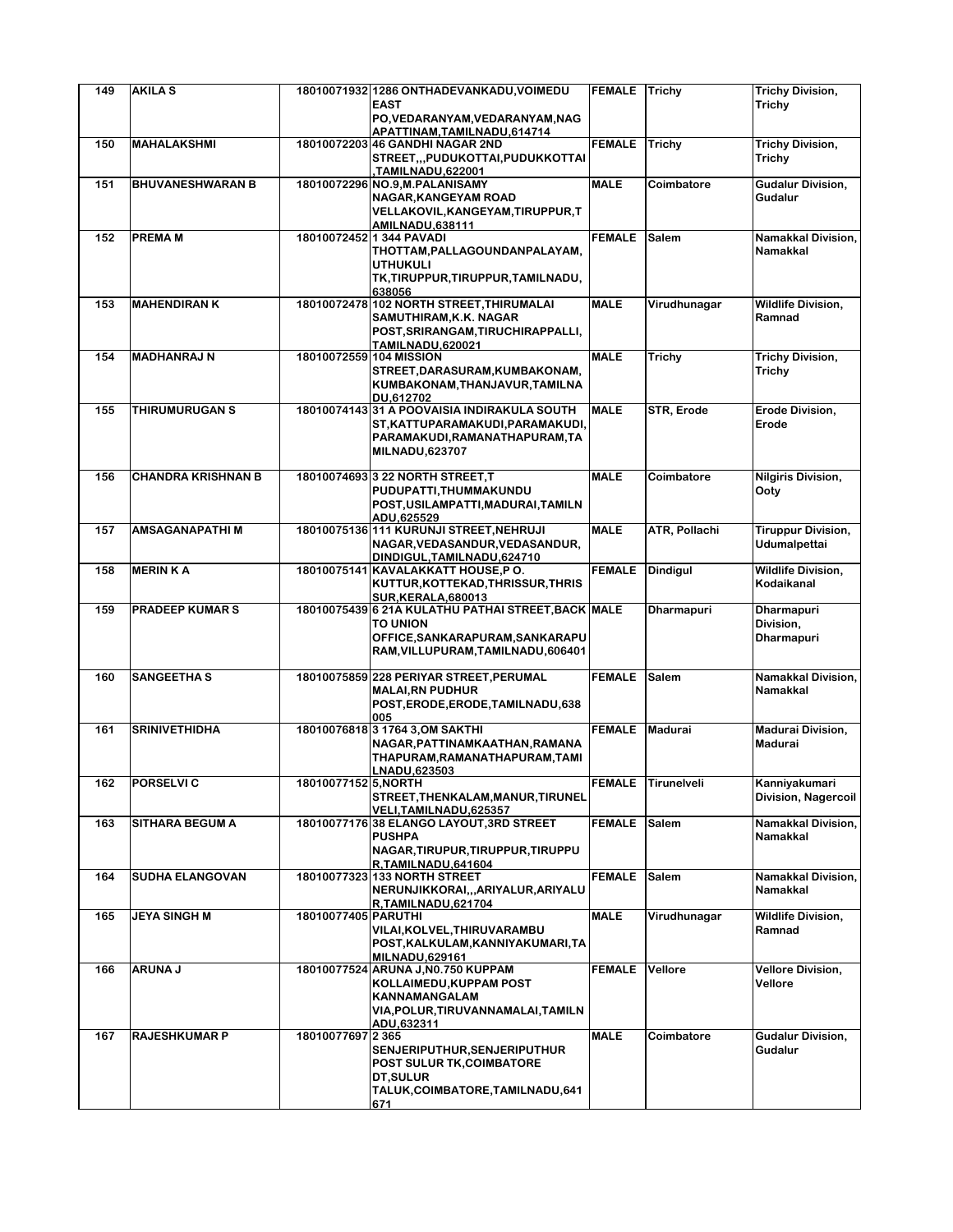| 168 | <b>SATHYA G</b>             |                        | 18010077957 1 222 DEVARASAMYPATTI VILL, A<br><b>JETTIHALLI</b><br>PO, ADHIYAMANKOTTAI, NALLAMPALLI,<br>DHARMAPURI, TAMILNADU, 636807                     | <b>FEMALE</b> | Vellore                          | Thiruppathur<br>Division,<br>Thiruppathur |
|-----|-----------------------------|------------------------|----------------------------------------------------------------------------------------------------------------------------------------------------------|---------------|----------------------------------|-------------------------------------------|
| 169 | <b>GANESH MAHARAJA P</b>    |                        | 18010078191 134 10A HAMEEMPURAM 10TH<br>STREET, MELAPALAYAM, TIRUNELVELI,<br>PALAYAMKOTTAI, TIRUNELVELI, TAMIL                                           | <b>MALE</b>   | Tirunelveli                      | Kanniyakumari<br>Division, Nagercoil      |
| 170 | <b>DHARMASAKTHIM</b>        |                        | NADU,627005<br>18010078397 SOUTH STREET<br>KEELAYKUDI, URAPPULI<br>POST, ILAYANGUDI TALUK SIVAGANGA<br>DIST, ILAYANGUDI, SIVAGANGA, TAMIL<br>NADU,623707 | <b>MALE</b>   | Coimbatore                       | <b>Nilgiris Division,</b><br>Ooty         |
| 171 | NITHYA JEEVA C              |                        | 18010078698 NARASINGAM PALAYAM<br><b>NORTH, VANGUDI</b><br>POST, ARIYALUR, UDAYARPALAYAM, AR<br>IYALUR, TAMILNADU, 612903                                | <b>FEMALE</b> | ATR, Pollachi                    | <b>ATR Division,</b><br>Pollachi          |
| 172 | <b>KANIMOZHI S</b>          | 18010079365 NO 24 ROAD | STREET, ASARANGKUPPAM, ATHANUR<br>POST, VILLUPURAM, VILLUPURAM, TAMI<br>LNADU,605402                                                                     | <b>FEMALE</b> | <b>AAZP, Vandalur</b>            | <b>Wildlife Division,</b><br>Chennai      |
| 173 | <b>RENUGADEVIK</b>          | 18010079728 72 LAST    | STREET, VALLARENTHAL, THIRUPPUVA<br>NAM, THIRUPPUVANAM, SIVAGANGA, T<br><b>AMILNADU,630610</b>                                                           | <b>FEMALE</b> | Madurai                          | Theni Division,<br>Theni                  |
| 174 | <b>ARAVINTH R</b>           |                        | 18010079956 20A, RAJAGANAPATHI<br>STREET, CHINNATHIRUPATHI, SALEM, S<br>ALEM, TAMILNADU, 636008                                                          | <b>MALE</b>   | <b>Dharmapuri</b>                | Krishnagiri<br>Division,<br>Krishnagiri   |
| 175 | <b>PRIYANKA R</b>           |                        | 18010080050 11 46, KUPPURETTIPATTI, INNGUR<br><b>POST</b><br>NANGAVARAM, KULITHALAI, KARUR, TA<br><b>MILNADU,639110</b>                                  | <b>FEMALE</b> | Salem                            | Namakkal Division,<br><b>Namakkal</b>     |
| 176 | <b>SIBIYA S</b>             | 18010083707 NO 3       | 103, VELAYUTHAMPALAYAM, ARAVAKU<br>RUCHI, ARAVAKURUCHI, KARUR, TAMIL<br>NADU,638151                                                                      | <b>FEMALE</b> | <b>ATR, Pollachi</b>             | <b>Tiruppur Division,</b><br>Udumalpettai |
| 177 | <b>MOHANA SELVAN P B</b>    |                        | 18010083710 NO. 9 21 LAZAR STREET, AMBEDKAR<br>NAGAR, ARAKKONAM<br>TK, ARAKKONAM, VELLORE, TAMILNAD<br>U,631001                                          | <b>MALE</b>   | Trichy                           | <b>Trichy Division,</b><br>Trichy         |
| 178 | <b>VIDHYA P</b>             |                        | 18010083956 182 MARUTHI NAGAR, THINDAL<br>POST, ERODE, ERODE, ERODE, TAMILNA<br>DU.638012                                                                | <b>FEMALE</b> | Mudumalai Tiger<br>Reserve, Ooty | MTR, Ooty                                 |
| 179 | <b>ARULKUMAR R</b>          |                        | 18010084009 SIVAN KOVIL STREET THOOTHUR<br>PO,,,ARIYALUR,ARIYALUR,TAMILNADU<br>.621701                                                                   | <b>MALE</b>   | Coimbatore                       | <b>Gudalur Division,</b><br>Gudalur       |
| 180 | <b>DHANABALAN A</b>         | 18010084100 12C KOTTAI | STREET, ILLUPPUR, ILLUPPUR, PUDUK<br>KOTTAI, TAMILNADU, 622102                                                                                           | <b>MALE</b>   | Coimbatore                       | <b>Nilgiris Division,</b><br>Ooty         |
| 181 | <b>MOHAMED AYAS ALI M S</b> |                        | 18010084258 5 7 1, ESMAIL SCHOOL<br>STREET, ABIRAMAM, KAMUTHI, RAMAN<br>ATHAPURAM, TAMILNADU, 623601                                                     | <b>MALE</b>   | Trichy                           | <b>Trichy Division,</b><br>Trichy         |
| 182 | <b>SIVAKUMAR P</b>          | 18010084989 80         | MAINROAD, K.PUDUR, KAVUNDAPADI, B<br>HAVANI, ERODE, TAMILNADU, 638455                                                                                    | <b>MALE</b>   | Salem                            | Namakkal Division,<br>Namakkal            |
| 183 | <b>ASWIN V</b>              |                        | 18010085062 EDAYAN VILAI, KAPPIYARAI<br>POST,, KALKULAM, KANNIYAKUMARI, T<br><b>AMILNADU,629156</b>                                                      | <b>MALE</b>   | Virudhunagar                     | <b>Wildlife Division,</b><br>Ramnad       |
| 184 | <b>GAYATHRIV</b>            |                        | 18010085068 NO 67 MAHALAKSHMI NAGAR, SOUTH<br>PALPANNAI<br>CHERRY, NAGAPATTINAM, NAGAPATTI<br>NAM, NAGAPATTINAM, TAMILNADU, 611<br>003                   | <b>FEMALE</b> | <b>Trichy</b>                    | <b>Trichy Division,</b><br>Trichy         |
| 185 | <b>BHARATHI PALANI</b>      |                        | 18010085507 NO 3 404 MGR NAGAR KUTTAI<br>MEDU, MULLIPATTU VILL, ARNI<br>POST, AARANI, TIRUVANNAMALAI, TAMI<br>LNADU,632316                               | <b>FEMALE</b> | STR, Erode                       | Erode Division,<br>Erode                  |
| 186 | VARADHARAJAN M              |                        | 18010086563 NO.9 KUMARAN NAGAR, SECOND<br>STREET, HOSUR, HOSUR, KRISHNAGIRI,<br>TAMILNADU,635109                                                         | <b>MALE</b>   | Vellore                          | <b>Vellore Division,</b><br>Vellore       |
| 187 | <b>MOSYKEERAN R</b>         |                        | 18010087807 GOLDEN NAGAR, KALLAYEE<br><b>SORATHUR VILLAGE &amp;</b><br>POST,, KILPENNATHUR, TIRUVANNAMA<br><u>LAI,TAMILNADU,606754</u>                   | <b>MALE</b>   | <b>Dharmapuri</b>                | Krishnagiri<br>Division,<br>Krishnagiri   |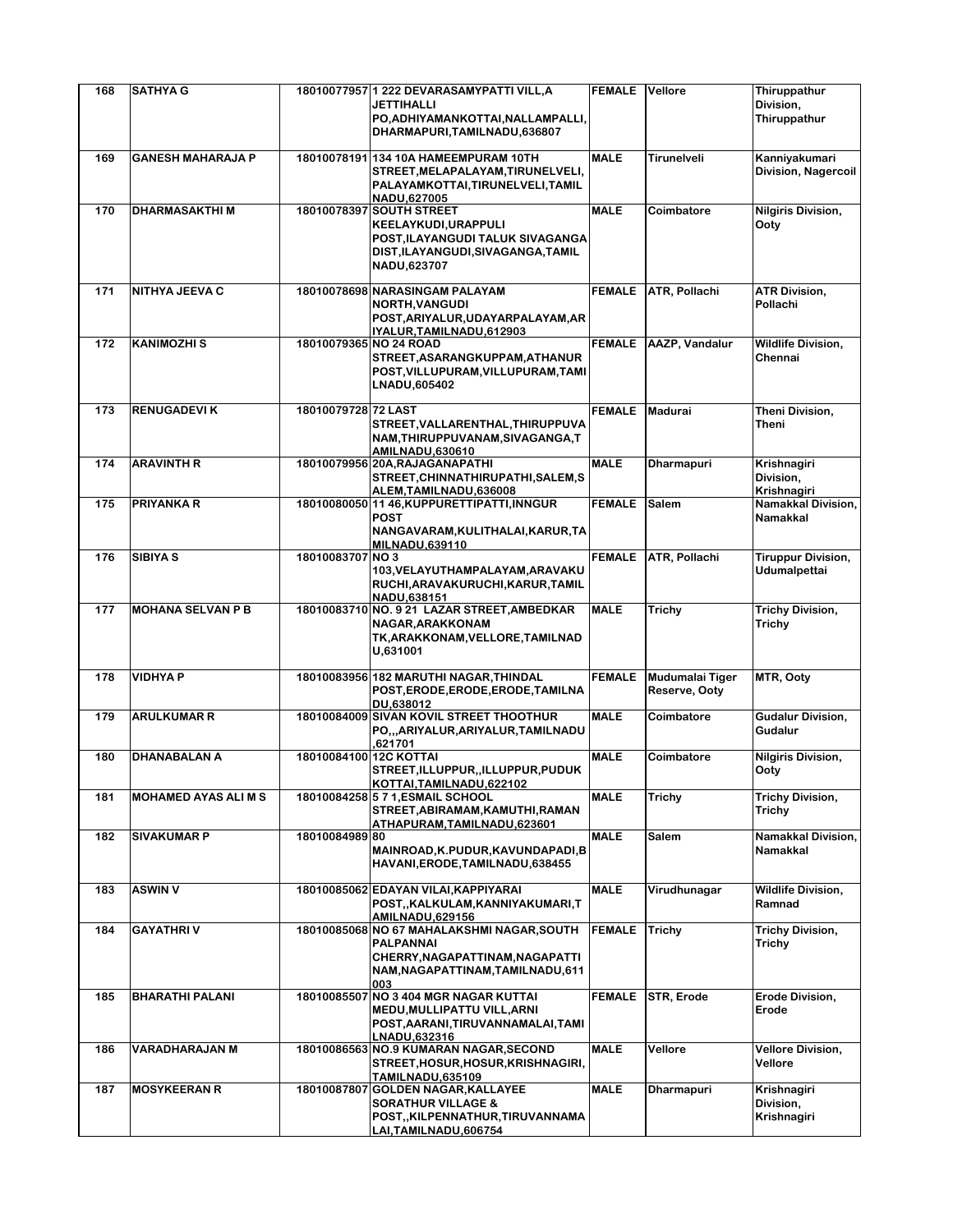| 188 | <b>GANESHY</b>                            |                       | 18010088394 22B MANICKAM LINE, KANDHASAMY<br><b>VATHIYAR</b><br>STREET,, DHARMAPURI, DHARMAPURI,<br><b>TAMILNADU,636701</b>                         | <b>MALE</b>   | Vellore                          | Thiruvannamalai<br>Division,<br>Thiruvannamalai |
|-----|-------------------------------------------|-----------------------|-----------------------------------------------------------------------------------------------------------------------------------------------------|---------------|----------------------------------|-------------------------------------------------|
| 189 | <b>ELAWARASIJ</b>                         |                       | 18010089555 3 19 DARLING NAGAR, MAHARAJA<br><b>NAGAR</b><br>POST, PALAYAMKOTTAI, PALAYAMKOT<br>TAI,TIRUNELVELI,TAMILNADU,627011                     | <b>FEMALE</b> | <b>Dindigul</b>                  | <b>Wildlife Division,</b><br>Kodaikanal         |
| 190 | <b>ARUNASRICS</b>                         |                       | 18010089936 61A DHEERAN<br>NAGAR, THURAIMANGALAM<br>POST, PERAMBALUR<br>TALUK, PERAMBALUR, PERAMBALUR, T<br><b>AMILNADU,621220</b>                  |               | FEMALE ATR, Pollachi             | <b>Tiruppur Division,</b><br>Udumalpettai       |
| 191 | <b>KANNAGIS</b>                           |                       | 18010090253 2 49 A.KEELA<br>KUDIYIRUPPU, MANAMELKUDI, MANAM<br>ELKUDI, PUDUKKOTTAI, TAMILNADU, 61<br>4620                                           | <b>FEMALE</b> | Trichy                           | <b>Trichy Division,</b><br>Trichy               |
| 192 | <b>VINOTH JAYAMANI</b>                    |                       | 18010090661 NO 19 ROCKFORT NAGAR, INDIAN<br><b>BANK COLONY K K NAGAR, K K</b><br>NAGAR, TRICHY, TRICHY, TAMILNADU, 6<br>20021                       | <b>MALE</b>   | <b>Madurai</b>                   | Theni Division,<br>Theni                        |
| 193 | <b>VIJAYA KUMARAN A</b>                   |                       | 18010091497 101 SOWDAMBIKA NAGAR, SHIVAJI<br>COLONY, COIMBATORE-<br>NORTH, COIMBATORE, TAMILNADU, 641<br>025                                        | <b>MALE</b>   | Coimbatore                       | <b>Gudalur Division,</b><br>Gudalur             |
| 194 | <b>UMA G</b>                              |                       | 18010091567 9 686 VINAYAGAR KOLVIL<br>STREET, VANDAIYANKUPPAM<br>MANJAKOLLAI, BHUVANAGIRI<br>CUDDALORE, BHUVANAGIRI, CUDDALO<br>RE,TAMILNADU,608601 | <b>FEMALE</b> | Vellore                          | Thiruvannamalai<br>Division.<br>Thiruvannamalai |
| 195 | <b>SANGEETHA R</b>                        | 18010091714 159       | MAMARATHOTTAM, SURIPALAYAM, MU<br>RIYANDAMPALAYAM, AVINASHI, TIRUPP<br>UR, TAMILNADU, 641655                                                        | <b>FEMALE</b> | <b>Salem</b>                     | <b>SF Division, Salem</b>                       |
| 196 | <b>PRAKASH N</b>                          |                       | 18010092269 2 612 THANTHAI PERIYAR NAGAR, 4TH<br><b>STREET</b><br>BURMACOLONY, KARAIKUDI, KARAIKU<br>DI, SIVAGANGA, TAMILNADU, 630002               | <b>MALE</b>   | <b>Madurai</b>                   | Theni Division,<br>Theni                        |
| 197 | <b>KARTHICK K</b>                         | 18010092653 3 69 EAST | STREET, SEVALPATTI, PASUVANTHANA<br>POST, KAYATHAR, THOOTHUKUDI, TAMI                                                                               | <b>MALE</b>   | <b>Dindigul</b>                  | <b>Wildlife Division,</b><br>Kodaikanal         |
| 198 | <b>SANJAY SRINIVASAN R</b>                |                       | LNADU,628718<br>18010092737 90A KUPPICHIPALAYAM ROAD PN<br>PALAYAM,,,COIMBATORE-<br>NORTH, COIMBATORE, TAMILNADU, 641<br>020                        | <b>MALE</b>   | Coimbatore                       | <b>Gudalur Division,</b><br>Gudalur             |
| 199 | <b>JEBINDHERSINGH</b><br><b>JACKSON B</b> |                       | 18010092995 128B MAIN ROAD<br>ELANKULAM,,,NANGUNERI,TIRUNELV<br>ELI,TAMILNADU,627110                                                                | <b>MALE</b>   | <b>KMTR, Tirunelveli</b>         | Project Tiger,<br>Kalakad                       |
| 200 | <b>MEIYAPPASAMY M</b>                     | 18010093106 32        | AYYAMPALAYAM, VADUGAPALAYAM<br>POST, AVINASHI, AVINASHI, TIRUPPUR,<br>TAMILNADU, 641654                                                             | <b>MALE</b>   | Mudumalai Tiger<br>Reserve, Ooty | MTR, Masanagudi,<br>Ooty                        |
| 201 | <b>PRIASHRUTHI S</b>                      |                       | 18010093381 46 COOKS ROAD, VANNAN KULAM MEL FEMALE<br>KARAI, KADAMBADY, NAGAPATTINAM,<br>NAGAPATTINAM,TAMILNADU,611001                              |               | <b>Trichy</b>                    | Trichy Division,<br>Trichy                      |
| 202 | <b>GEEVAGA VIVEK C</b>                    |                       | 18010093611 436 ANBIL MAIN<br>ROAD, NATARAJAPURAM, KONNAIKUDI<br>PO,LALGUDI,TIRUCHIRAPPALLI,TAMIL<br>NADU,621702                                    | <b>MALE</b>   | <b>Trichy</b>                    | <b>Ariyalur Division,</b><br>Ariyalur           |
| 203 | UMAMAHESWARI K                            |                       | 18010094136 2 389 B RAMASAMY ANNAMALAI<br>NAGAR, KALIVELAMPATTI<br>PIRIVU, PALLADAM, PALLADAM, TIRUPP<br>UR, TAMILNADU, 641664                      | <b>FEMALE</b> | Mudumalai Tiger<br>Reserve, Ooty | MTR, Ooty                                       |
| 204 | <b>SATHYAK</b>                            |                       | 18010094415 3 163B SRI VETTRI<br>NAGAR, PATTAKARAMPALAYAM<br>PO, PERUNDURAI, PERUNDURAI, EROD<br>E,TAMILNADU,638057                                 | <b>FEMALE</b> | ATR, Pollachi                    | <b>ATR Division,</b><br>Pollachi                |
| 205 | <b>SURESH C</b>                           |                       | 18010094506 1 146, PULIKARAI VILL, PULIKARAI<br>PO, PALACODE, DHARMAPURI, TAMILNA<br>DU,636808                                                      | <b>MALE</b>   | Mudumalai Tiger<br>Reserve, Ooty | MTR, Masanagudi,<br>Ooty                        |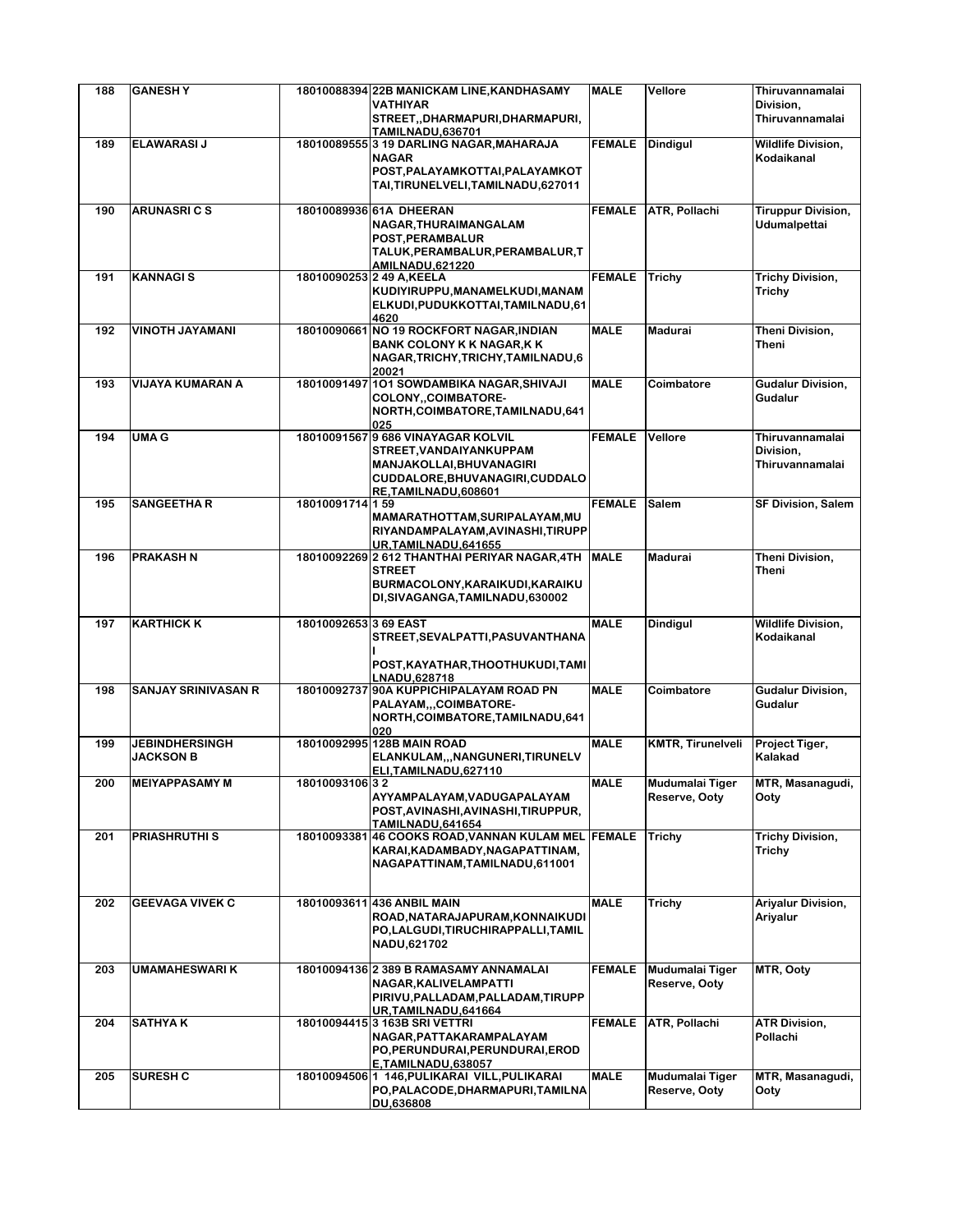| 206 | <b>NADHIYA A</b>                 | 18010094828 1 329, ANNA | NAGAR, KATTANACHEMPATTI, RASIPU<br>RAM, NAMAKKAL, TAMILNADU, 637408                                                                                                    | <b>FEMALE</b> | Research, Chennai Modern Nursery | Division,<br>Dharmapuri                       |
|-----|----------------------------------|-------------------------|------------------------------------------------------------------------------------------------------------------------------------------------------------------------|---------------|----------------------------------|-----------------------------------------------|
| 207 | <b>KALPANA M</b>                 |                         | 18010095997 3 332 SAVUL KOTTAI NARTHAMPATTI<br>PO, NALLAMPALLI TK, DHARMAPURI<br>DT, NALLAMPALLI, DHARMAPURI, TAMIL<br>NADU,636804                                     | <b>FEMALE</b> | Vellore                          | <b>Vellore Division,</b><br>Vellore           |
| 208 | SIVARANJANI D                    | 18010099528 510 D V O C | NAGAR, ADHIYAMANKOTTAI, NALLAMP<br>ALLI, NALLAMPALLI, DHARMAPURI, TAM<br><b>ILNADU,636807</b>                                                                          | <b>FEMALE</b> | Coimbatore                       | Coimbatore<br>Division,<br>Coimbatore         |
| 209 | <b>ARUNA DEVI</b>                |                         | 18010099691 44 SANTHANASAMY STREET<br>LINGATHUR,,,KARUR,KARUR,TAMILNA<br>DU.639114                                                                                     | <b>FEMALE</b> | <b>Madurai</b>                   | Theni Division,<br>Theni                      |
| 210 | VINOTH K                         | 18010099987             | <b>406 MARIYAMMAN KOVIL</b><br>STREET, KUDUMIYANKUPPAM, PANRUT<br><b>ITK, PANRUTI</b><br>TK, CUDDALORE, TAMILNADU, 607101                                              | <b>MALE</b>   | <b>Dharmapuri</b>                | SF & Extension,<br>Dharmapuri                 |
| 211 | <b>JEGAN</b>                     |                         | 18010100684 MURUKKODAI, VARUSANADU<br>POST,,ANDIPATTI,THENI,TAMILNADU,6<br>25579                                                                                       | <b>MALE</b>   | <b>KMTR, Tirunelveli</b>         | Project Tiger,<br>Ambai                       |
| 212 | <b>VIDUTHALAICHELVI</b>          |                         | 18010101073 2 199 SOUTH STREET.KASANGADU<br>PATTUKKOTTAI, THANJAVUR, PATTUK<br>KOTTAI, THANJAVUR, TAMILNADU, 6146<br>13                                                | <b>FEMALE</b> | <b>Trichy</b>                    | <b>Trichy Division,</b><br>Trichy             |
| 213 | <b>PRASANNA KUMAR K</b>          |                         | 18010101845 NO. 6 M.G.R NAGAR, V.A.K NAGAR<br>EXTENSION, ARNI, AARANI, TIRUVANNA<br>MALAI, TAMILNADU, 632301                                                           | <b>MALE</b>   | <b>Madurai</b>                   | Theni Division,<br>Theni                      |
| 214 | <b>NIVYA P</b>                   |                         | 18010103061 4 62 NADU VEETHI, KULLAMPATTI<br>POST, AYOTHIYAPATTANAM<br>VIA, VALAPADY, SALEM, TAMILNADU, 63<br>6103                                                     | <b>FEMALE</b> | <b>Dharmapuri</b>                | Dharmapuri<br>Division,<br>Dharmapuri         |
| 215 | <b>UMAMAHESWARIKA</b>            |                         | 18010103107 D NO M373 NEW NO 1234, KOOTAPALLI FEMALE<br><b>COLONY</b><br>POST, TIRUCHENGODE, TIRUCHENGOD<br>E, NAMAKKAL, TAMILNADU, 637214                             |               | ATR, Pollachi                    | <b>ATR Division,</b><br>Pollachi              |
| 216 | <b>SONIYA</b>                    |                         | 18010103433 4 BY241 AYYANAR NAGAR<br>TRICHY,,,THIRUVARAMBUR,TRICHY,TA<br><b>MILNADU,620007</b>                                                                         | <b>FEMALE</b> | ATR, Pollachi                    | <b>ATR Division,</b><br>Pollachi              |
| 217 | <b>MARITHANGAM V</b>             | 18010103787 128, SUBBAN | STREET, VELLANAIKOTTAI, SIVAGIRI, TI<br>RUNELVELI, TAMILNADU, 627758                                                                                                   | <b>FEMALE</b> | Tirunelveli                      | Kanniyakumari<br>Division, Nagercoil          |
| 218 | <b>KASTHURI BAI R</b>            |                         | 18010103836 NO 21B PILLAIYAR KOVIL<br><b>STR, SANJEEVI NAGAR</b><br>KEELADEVADANAM, TRICHY, TIRUCHIR<br>APPALLI, TIRUCHIRAPPALLI, TAMILNAD<br>U.620002                 | <b>FEMALE</b> | STR, Erode                       | Sathyamangalam<br>Division,<br>Sathyamangalam |
| 219 | <b>JOTHIR LINGAM G U</b>         |                         | 18010104070 1 152 ANDIKADUTHOTTAM<br>THEKKALUR,1 152 VELLANDIPALAYAM<br>THEKKALUR, 1 152 VELLANDIPALAYAM<br>THEKKALUR, AVINASHI, TIRUPPUR, TA<br><b>MILNADU,641654</b> | <b>MALE</b>   | Coimbatore                       | <b>Nilgiris Division,</b><br>Ooty             |
| 220 | <b>KOWSALYA G</b>                |                         | 18010104949 70 1 ASHOK NAGAR<br>NORTH, THANTHONIMALAI, KARUR, KA<br>RUR.KARUR.TAMILNADU.639005                                                                         | <b>FEMALE</b> | <b>Dindigul</b>                  | <b>SF Division,</b><br><b>Dindigul</b>        |
| 221 | <b>MANIYARASAN</b><br>MANIVANNAN |                         | 18010104962 NO 56 PORSABAI<br>APARTMENTS, MANNARGUDI<br>STREET, CHIDAMBARAM, CHIDAMBARA<br>M,CUDDALORE,TAMILNADU,608001                                                | <b>MALE</b>   | Madurai                          | Theni Division,<br>Theni                      |
| 222 | <b>SHOFHYNA M</b>                |                         | 18010106078 650 CHEKKADI.TRICHY MAIN<br>ROAD, MELUR, MELUR, MADURAI, TAMIL<br>NADU,625106                                                                              | <b>FEMALE</b> | Madurai                          | <b>Madurai Division,</b><br>Madurai           |
| 223 | <b>BHUVANESHWARIT</b>            | 18010106635 3281        | CHINNAKAMMALAPATTI, KAMMALAPA<br>TTI POST, KETHANUR<br>VIA, SULUR, COIMBATORE, TAMILNADU,<br>641671                                                                    | <b>FEMALE</b> | Mudumalai Tiger<br>Reserve, Ooty | MTR, Masanagudi,<br>Ooty                      |
| 224 | <b>FRANCIS ARAVINTH N</b>        |                         | 18010107372 9A 183 7 VOC<br>NAGAR, MAPPILAIURANI, THOOTHUKU<br>DI, OTTAPITARAM, THOOTHUKUDI, TAMI<br>LNADU,628002                                                      | <b>MALE</b>   | Virudhunagar                     | <b>Ramnad Division,</b><br>Ramnad             |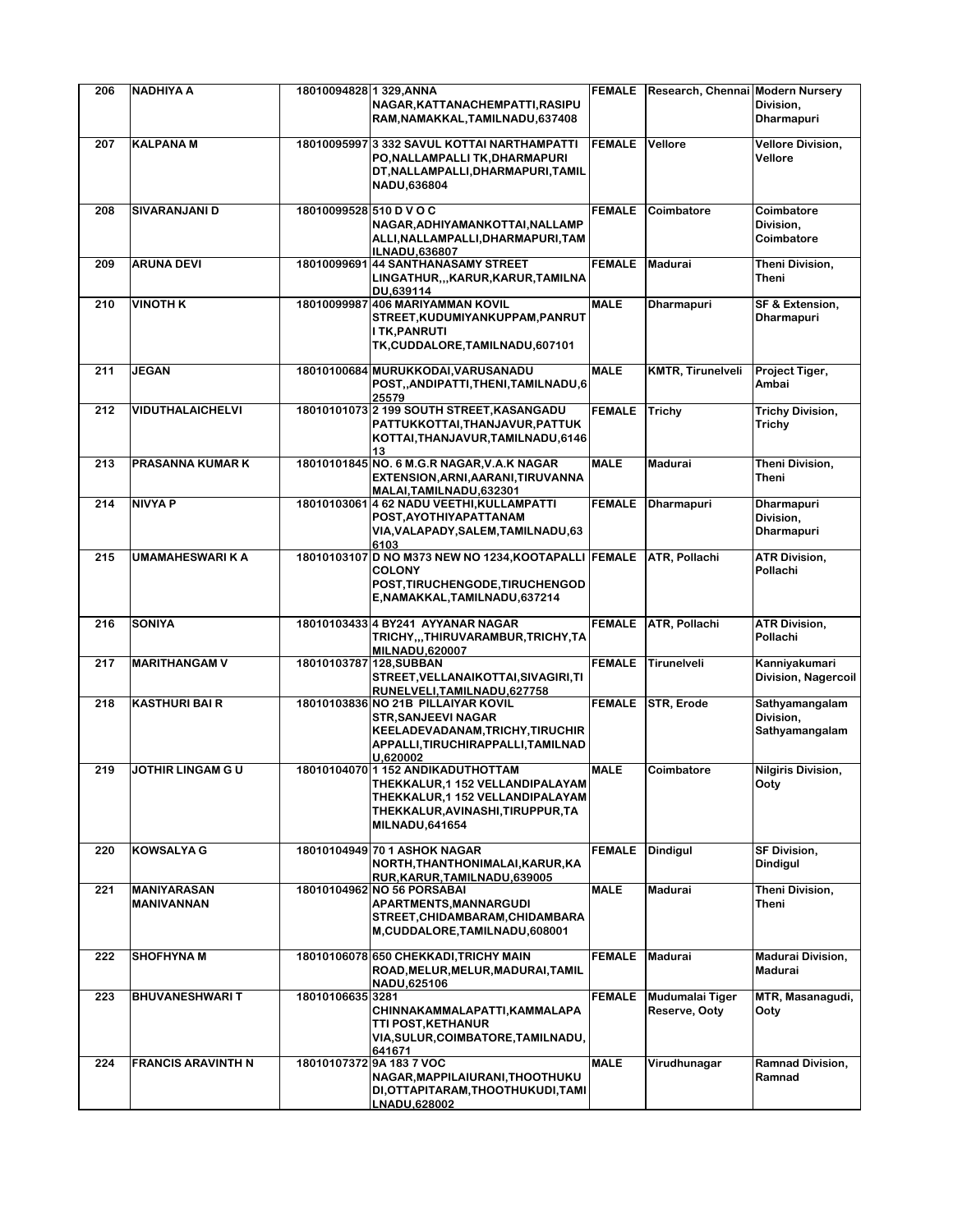| 225 | <b>DEVANANDHAN K</b>   |                        | 18010107761 2 42 LINE KOLLAI, OLD PET                       | <b>MALE</b>   | Vellore                 | <b>Vellore Division,</b>        |
|-----|------------------------|------------------------|-------------------------------------------------------------|---------------|-------------------------|---------------------------------|
|     |                        |                        | POST, KRISHNAGIRI, KRISHNAGIRI, KRI                         |               |                         | Vellore                         |
|     |                        |                        | SHNAGIRI, TAMILNADU, 635001                                 |               |                         |                                 |
| 226 | <b>SATHIYA PRIYA P</b> |                        | 18010108334 49 SUNDARAJ NAGAR SUBRAMANIA<br>PURAM,,,TRICHY  | <b>FEMALE</b> | Villupuram              | Villupuram<br>Division,         |
|     |                        |                        | EAST, TRICHY, TAMILNADU, 620020                             |               |                         | Villupuram                      |
| 227 | <b>RANJITH J</b>       | 18010108963 1.116, RMS |                                                             | <b>MALE</b>   | Coimbatore              | Coimbatore                      |
|     |                        |                        | STREET, ARAIYALAM, ARANI, TIRUVANN                          |               |                         | Division.                       |
|     |                        |                        | AMALAI, TAMILNADU, 632326                                   |               |                         | Coimbatore                      |
| 228 | <b>MAHALAKSHMIS</b>    |                        | 18010109306 SAMBAKOTTAGAM, IDAIYUR                          | <b>FEMALE</b> | STR, Erode              | <b>Erode Division,</b>          |
|     |                        |                        | POST, THIRUTHURAIPOONDI                                     |               |                         | Erode                           |
|     |                        |                        | TALUK, THIRUTHURAIPOONDI, THIRUV                            |               |                         |                                 |
| 229 | <b>ADHIYAMAN K</b>     |                        | ARUR, TAMILNADU, 614702<br>18010109616 11 ANGALAMMAN KOIL   | <b>MALE</b>   | Vellore                 | <b>Vellore Division,</b>        |
|     |                        |                        | STREET, CHIDAMBARAM, , CHIDAMBAR                            |               |                         | Vellore                         |
|     |                        |                        | AM,CUDDALORE,TAMILNADU,608001                               |               |                         |                                 |
|     |                        |                        |                                                             |               |                         |                                 |
| 230 | <b>ALAGU SHIBANI A</b> |                        | 18010110107 19 PATTALAMMAN KOIL                             | <b>FEMALE</b> | <b>Dindigul</b>         | Karur Division,                 |
|     |                        |                        | STREET, KUCHANUR, THENI                                     |               |                         | Karur                           |
|     |                        |                        | DISTRICT, UTHAMAPALAYAM, THENI, TA                          |               |                         |                                 |
| 231 | <b>KANNAN K P</b>      |                        | <b>MILNADU,625515</b><br>18010110265 NO 1 BY 49, THENNANDAI | <b>MALE</b>   | Chennai                 | <b>Thiruvallur</b>              |
|     |                        |                        | STREET, KALAKKATTUR VILLAGE AND                             |               |                         | Division,                       |
|     |                        |                        | POST, WALAJABAD                                             |               |                         | Thiruvallur                     |
|     |                        |                        | TALUK, KANCHIPURAM, TAMILNADU, 63                           |               |                         |                                 |
|     |                        |                        | 1502                                                        |               |                         |                                 |
| 232 | <b>SARASWATHIV</b>     |                        | 18010110419 NO.26 4TH STREET, EX SERVICEMEN                 | <b>FEMALE</b> | Villupuram              | Villupuram                      |
|     |                        |                        | <b>COLONY, PONMALAI</b>                                     |               |                         | Division,                       |
|     |                        |                        | TRICHY, TRICHY, TRICHY, TAMILNADU, 6                        |               |                         | Villupuram                      |
| 233 | <b>ILAVARASAN M</b>    |                        | 20004<br>18010110981 112 NORTH STREET                       | <b>MALE</b>   | Madurai                 | <b>Theni Division,</b>          |
|     |                        |                        | KOTTAIPATTI, SRIVILLIPUTHUR, VIRUD                          |               |                         | Theni                           |
|     |                        |                        | HUNAGAR, SRIVILLIPUTHUR, VIRUDHU                            |               |                         |                                 |
|     |                        |                        | NAGAR.TAMILNADU.626125                                      |               |                         |                                 |
| 234 | <b>KAVITHA</b>         |                        | 18010111542 1 238A NORTH STREET, ANAIKUTTAM                 | <b>FEMALE</b> | <b>TNFA, Coimbatore</b> | <b>TNFTC, Vaigaidam</b>         |
|     |                        |                        | POST, VIRUDHUNAGAR, SIVAKASI, VIRU                          |               |                         |                                 |
|     |                        |                        | DHUNAGAR, TAMILNADU, 626130                                 |               |                         |                                 |
| 235 | <b>KUMARESAN K</b>     |                        | 18010111925 KUMARESAN S.O                                   | <b>MALE</b>   | Chennai                 | Chengalpattu                    |
|     |                        |                        | KANNADHASAN, NO.97 KK                                       |               |                         | Division,                       |
|     |                        |                        | NAGAR, THANIPADI, THANDARAMPATT                             |               |                         | Kancheepuram                    |
|     |                        |                        | U,TIRUVANNAMALAI,TAMILNADU,6067                             |               |                         |                                 |
|     |                        |                        | 08                                                          |               |                         |                                 |
| 236 | <b>MAHALAKSHMIN</b>    |                        | 18010112673 44 210 AMBETHKAR NAGAR 2ND                      | <b>FEMALE</b> | Tirunelveli             | SF & Extension,                 |
|     |                        |                        | STREET, SUNDARAVELPURAM                                     |               |                         | Tirunelveli                     |
|     |                        |                        | <b>WEST, THOOTHUKUDI</b>                                    |               |                         |                                 |
|     |                        |                        | 628002, THOOTHUKUDI, THOOTHUKUD                             |               |                         |                                 |
| 237 | <b>SRIDEVI V</b>       |                        | I,TAMILNADU,628002<br>18010112753 35 MGR NAGAR, KAMARAJAR   | <b>FEMALE</b> | STR, Erode              | Erode Division,                 |
|     |                        |                        | COLONY, MANNACHANALLUR, MANNA                               |               |                         | Erode                           |
|     |                        |                        | CHANALLUR, TIRUCHIRAPPALLI, TAMIL                           |               |                         |                                 |
|     |                        |                        | NADU,621005                                                 |               |                         |                                 |
| 238 | LAVANYA S              | 18010113226 4B         |                                                             | <b>FEMALE</b> | <b>STR, Erode</b>       | <b>Erode Division,</b>          |
|     |                        |                        | CHOLARAJAPURAM, WORAIYUR, TRICH                             |               |                         | Erode                           |
|     |                        |                        | Y,TRICHY,TRICHY,TAMILNADU,620003                            |               |                         |                                 |
| 239 | <b>KARUNANIDHI G</b>   | 18010113303 2 7 WEST   |                                                             | <b>MALE</b>   | Coimbatore              | Coimbatore                      |
|     |                        |                        | STREET, MANAGATHI, , UDAYARPALAYA                           |               |                         | Division.                       |
|     |                        |                        | M, ARIYALUR, TAMILNADU, 621804                              |               |                         | Coimbatore                      |
| 240 | <b>MANIKANDAN</b>      |                        | 18010113670 13 RENDIVAYAL VILLAGE, VIRACHILAI               | <b>MALE</b>   | Madurai                 | Theni Division,                 |
|     |                        |                        | POST, THIRUMAYAM                                            |               |                         | Theni                           |
|     |                        |                        | TALUK, THIRUMAYAM, PUDUKKOTTAI, T                           |               |                         |                                 |
|     |                        |                        | AMILNADU,622412                                             |               |                         |                                 |
| 241 | <b>SUGANTHI R</b>      | 18010116006 277 MALA   |                                                             | <b>FEMALE</b> |                         | Perambalur                      |
|     |                        |                        | STREET.THUNISIRAMEDUCHIDAMBA                                |               | <b>Trichy</b>           | Division,                       |
|     |                        |                        | RAM, CUDDALORE, TAMILNADU, 608602                           |               |                         | Perambalur                      |
|     |                        |                        |                                                             |               |                         |                                 |
| 242 | <b>SRIRAM C</b>        |                        | 18010116326 BHARATHI LAB, NO 70 SOUTH FORT                  | <b>MALE</b>   | Coimbatore              | Coimbatore                      |
|     |                        |                        | STREET, VRIDHACHALAM, VRIDDACHA                             |               |                         | Division,                       |
|     |                        |                        | LAM, CUDDALORE, TAMILNADU, 606001                           |               |                         | Coimbatore                      |
|     |                        |                        |                                                             |               |                         |                                 |
| 243 | <b>SUGUMAR</b>         | 18010117384 MIDDLE     | STREET, VELLAIYAMPATTU, PANAMALA                            | <b>MALE</b>   | Chennai                 | <b>Thiruvallur</b><br>Division, |
|     |                        |                        |                                                             |               |                         | <b>Thiruvallur</b>              |
|     |                        |                        | POST, VIKKIRAVANDI, VILLUPURAM, TA                          |               |                         |                                 |
|     |                        |                        | <b>MILNADU,605201</b>                                       |               |                         |                                 |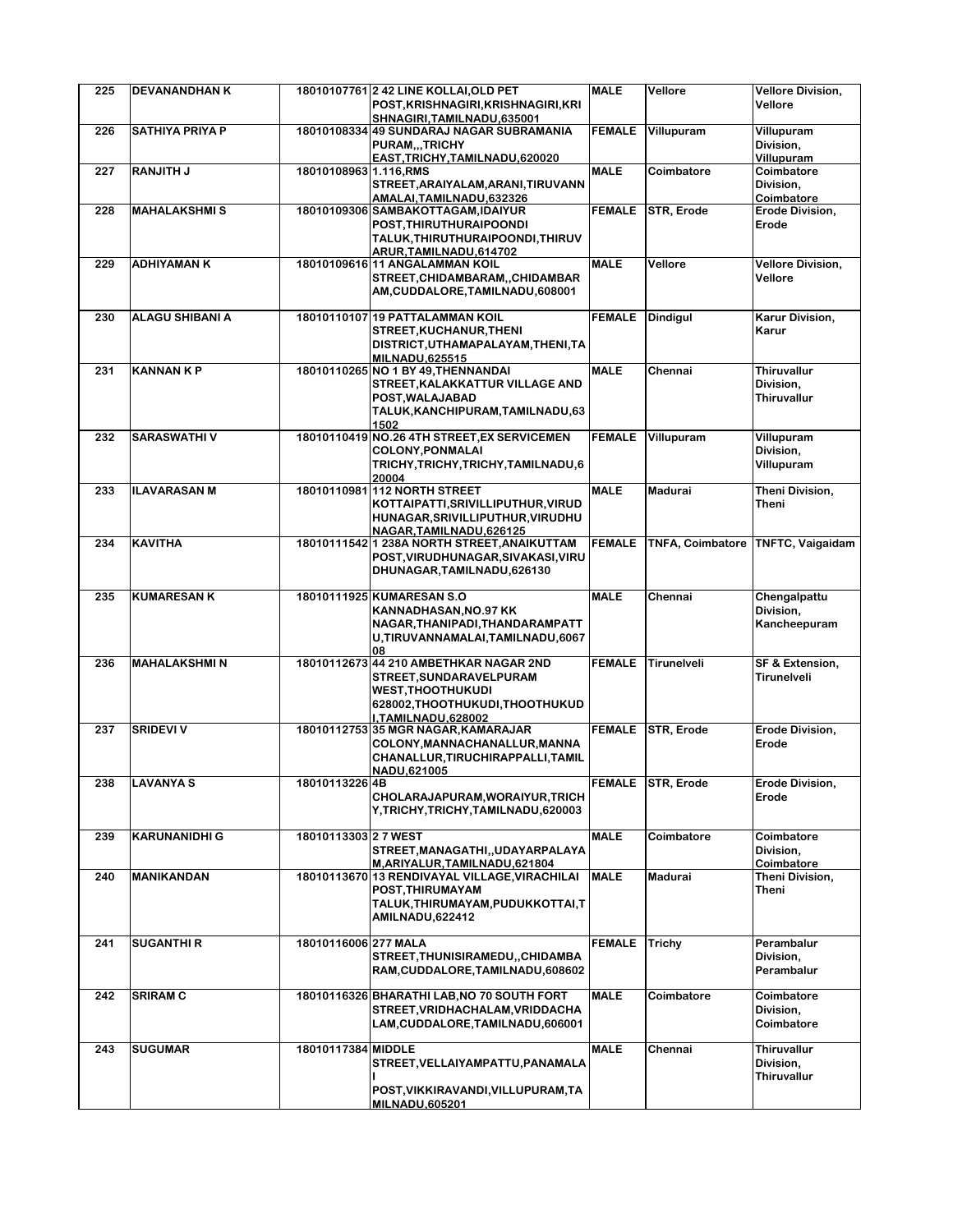| 244 | <b>MAHESWARI V</b>       |                       | 18010117492 644 KOTTAIMALAI STREET, A K                          |               | FEMALE Dharmapuri               | SF & Extension,           |
|-----|--------------------------|-----------------------|------------------------------------------------------------------|---------------|---------------------------------|---------------------------|
|     |                          |                       | PADAVEDU VILLAGE, PADAVEDU                                       |               |                                 | Krishnagiri               |
|     |                          |                       | POST, POLUR, TIRUVANNAMALAI, TAMIL                               |               |                                 |                           |
|     |                          |                       | NADU.606905                                                      |               |                                 |                           |
| 245 | <b>ELAYARAJAN C</b>      | 18010118078 4883 EAST |                                                                  | <b>MALE</b>   | Research, Chennai IWRD, Trichy  |                           |
|     |                          |                       | STREET, THALAMPATTI, RAVUSAPPATT                                 |               |                                 |                           |
|     |                          |                       | POST, THANJAVUR, THANJAVUR, TAMIL                                |               |                                 |                           |
|     |                          |                       | NADU, 613403                                                     |               |                                 |                           |
| 246 | <b>MANOKAR M</b>         |                       | 18010118358 179 MARIYAMMAN KOVIL                                 | <b>MALE</b>   | Coimbatore                      | Coimbatore                |
|     |                          |                       | <b>STREET, NANNADU</b>                                           |               |                                 | Division,                 |
|     |                          |                       | <b>VILLAGE, NANNADU</b>                                          |               |                                 | Coimbatore                |
|     |                          |                       | POST, VILLUPURAM, VILLUPURAM, TAMI                               |               |                                 |                           |
| 247 | SOBANASRI P              |                       | LNADU.605301                                                     | <b>FEMALE</b> | <b>Madurai</b>                  | Theni Division,           |
|     |                          |                       | 18010120353 THAI NAGAR, PUNGANUR, RAMJEE<br><b>NAGAR</b>         |               |                                 | Theni                     |
|     |                          |                       | POST, SRIRANGAM, TIRUCHIRAPPALLI,                                |               |                                 |                           |
|     |                          |                       | <b>TAMILNADU,620009</b>                                          |               |                                 |                           |
| 248 | <b>INDHUMATHI A</b>      |                       | 18010120492 31 11 VEDHAKARA                                      | <b>FEMALE</b> | Chennai                         | Chengalpattu              |
|     |                          |                       | STREET, KACHIRAYAPALAYAM, VADAK                                  |               |                                 | Division,                 |
|     |                          |                       | <b>KANANDAL</b>                                                  |               |                                 | Kancheepuram              |
|     |                          |                       | PO, CHINNASALEM, VILLUPURAM, TAMI                                |               |                                 |                           |
| 249 | <b>ANBUKARNAN U</b>      |                       | LNADU,606207<br>18010121900 4 18 WEST STREET                     | <b>MALE</b>   | Coimbatore                      | Coimbatore                |
|     |                          |                       | <b>PANANGOOR, KUNNAM TK</b>                                      |               |                                 | Division.                 |
|     |                          |                       | PERAMBALUR DT, PIN                                               |               |                                 | Coimbatore                |
|     |                          |                       | 621708, KUNNAM, PERAMBALUR, TAMIL                                |               |                                 |                           |
|     |                          |                       | NADU,621708                                                      |               |                                 |                           |
| 250 | <b>SHANMUGAM M</b>       |                       | 18010122792 NEW STREET, MANANCHERI, K.                           | <b>MALE</b>   | Coimbatore                      | Coimbatore                |
|     |                          |                       | <b>KARUPPUR</b>                                                  |               |                                 | Division,                 |
|     |                          |                       | POST, KUMBAKONAM, THANJAVUR, TA                                  |               |                                 | Coimbatore                |
|     |                          |                       | <b>MILNADU.612501</b>                                            |               |                                 |                           |
| 251 | PRIYADHARSHINI B         |                       | 18010122841 2 130 K ALANKARAI, KUPPUR                            | <b>FEMALE</b> | Coimbatore                      | Coimbatore                |
|     |                          |                       | PO,, DHARMAPURI, DHARMAPURI, TAMI                                |               |                                 | Division,                 |
| 252 | <b>SATHIYARAJ K</b>      |                       | LNADU,636702<br>18010122853 NO 13 PILLAYAR KOVIL                 | <b>MALE</b>   | Coimbatore                      | Coimbatore<br>Coimbatore  |
|     |                          |                       | STREET, ARASANIPALAI                                             |               |                                 | Division,                 |
|     |                          |                       | <b>VILLAGE, VEMBAKKAM</b>                                        |               |                                 | Coimbatore                |
|     |                          |                       | TALUK, VEMBAKKAM, THIRUVANNAMA                                   |               |                                 |                           |
|     |                          |                       | LAI,TAMILNADU,631702                                             |               |                                 |                           |
| 253 | <b>ELAVARASI</b>         |                       | 18010123078 1A1 SUBBU NAGAR, SUBBU                               | <b>FEMALE</b> | <b>ATR, Pollachi</b>            | <b>ATR Division,</b>      |
|     |                          |                       | NAGAR, MODACHUR, GOBICHETTIPALA                                  |               |                                 | Pollachi                  |
|     |                          |                       | YAM,ERODE,TAMILNADU,638476                                       |               |                                 |                           |
| 254 | PU VASANTHA PRIYAN       |                       | 18010123415 29A INDIRA NAGAR, FAKKIRITHAKKA                      | <b>MALE</b>   | Coimbatore                      | <b>Nilgiris Division,</b> |
|     |                          |                       | POST, JOLARPET, TIRUPATTUR, VELLO                                |               |                                 | Ooty                      |
|     |                          |                       | RE, TAMILNADU, 635853                                            |               |                                 |                           |
| 255 | <b>MANASIR HALEEMA H</b> | 18010123537 1983      |                                                                  | <b>FEMALE</b> | Tirunelveli                     | Tirunelveli               |
|     |                          |                       | C,KONARVILAI,THUCKALAY,KALKULA                                   |               |                                 | Division,                 |
|     |                          |                       | M,KANNIYAKUMARI,TAMILNADU,62917                                  |               |                                 | Tirunelveli               |
|     |                          |                       |                                                                  |               |                                 |                           |
| 256 | <b>KALAISELVIS</b>       |                       | 18010123665 POONGODI RICE MILL, SIVAGIRI                         | <b>FEMALE</b> | <b>Salem</b>                    | Salem Division,           |
|     |                          |                       | POST,SIVAGIRI,ERODE,ERODE,TAMILN                                 |               |                                 | Salem                     |
| 257 | <b>ABINAYAM</b>          | 18010123749 GANDHIJI  | ADU,638109                                                       | <b>FEMALE</b> | Research, Chennai Agro Forestry |                           |
|     |                          |                       | ROAD, THAMARAIKULAM, PERIYAKULA                                  |               |                                 | <b>Research Division,</b> |
|     |                          |                       | M, PERIYAKULAM, THENI, TAMILNADU, 6                              |               |                                 | Madurai                   |
|     |                          |                       | 25605                                                            |               |                                 |                           |
| 258 | <b>RUKKUMANIS</b>        | 18010124054 104 WWST  |                                                                  | <b>FEMALE</b> | <b>Salem</b>                    | <b>SF Division, Salem</b> |
|     |                          |                       | STREET, ANICHAMPALAIYAM, PARAMAT                                 |               |                                 |                           |
|     |                          |                       | HI                                                               |               |                                 |                           |
|     |                          |                       | VELUR, NAMAKKAL, NAMAKKAL, TAMIL                                 |               |                                 |                           |
| 259 | <b>MADHUSOOTHANAN K</b>  |                       | NADU,638182                                                      | <b>MALE</b>   |                                 |                           |
|     |                          |                       | 18010124178 2 92 MAIN STREET, T<br>RAMANATHAPURAM,,PERAIYUR,MADU |               | Coimbatore                      | Coimbatore<br>Division,   |
|     |                          |                       | RAI, TAMILNADU, 625535                                           |               |                                 | Coimbatore                |
| 260 | <b>LIVINGSTAN SEKAR</b>  |                       | 18010124680 10 SECOND CROSS                                      | <b>MALE</b>   | Coimbatore                      | <b>Nilgiris Division,</b> |
|     |                          |                       | <b>STREET, MEENAKSHI NAGAR</b>                                   |               |                                 | Ooty                      |
|     |                          |                       | THIRUBUVANAI,, PUDUCHERRY, PUDU                                  |               |                                 |                           |
|     |                          |                       | CHERRY, PUDUCHERRY, 605107                                       |               |                                 |                           |
| 261 | <b>MOHAN KUMAR K</b>     |                       | 18010126078 NO.2 SEVENTH CROSS                                   | <b>MALE</b>   | Chennai                         | Chengalpattu              |
|     |                          |                       | <b>STREET, POOMPUKAR</b>                                         |               |                                 | Division,                 |
|     |                          |                       | NAGAR, KOLATHUR, PERAMBUR, CHEN                                  |               |                                 | Kancheepuram              |
| 262 | <b>RAMPRAKASH B</b>      |                       | NAI,TAMILNADU,600099<br>18010126402 33 MURUGAN NAGAR, VK         | <b>MALE</b>   | <b>KMTR, Tirunelveli</b>        | Project Tiger,            |
|     |                          |                       | ROAD, PEELAMEDU, COIMBATORE, COI                                 |               |                                 | Kalakad                   |
|     |                          |                       | MBATORE, TAMILNADU, 641004                                       |               |                                 |                           |
|     |                          |                       |                                                                  |               |                                 |                           |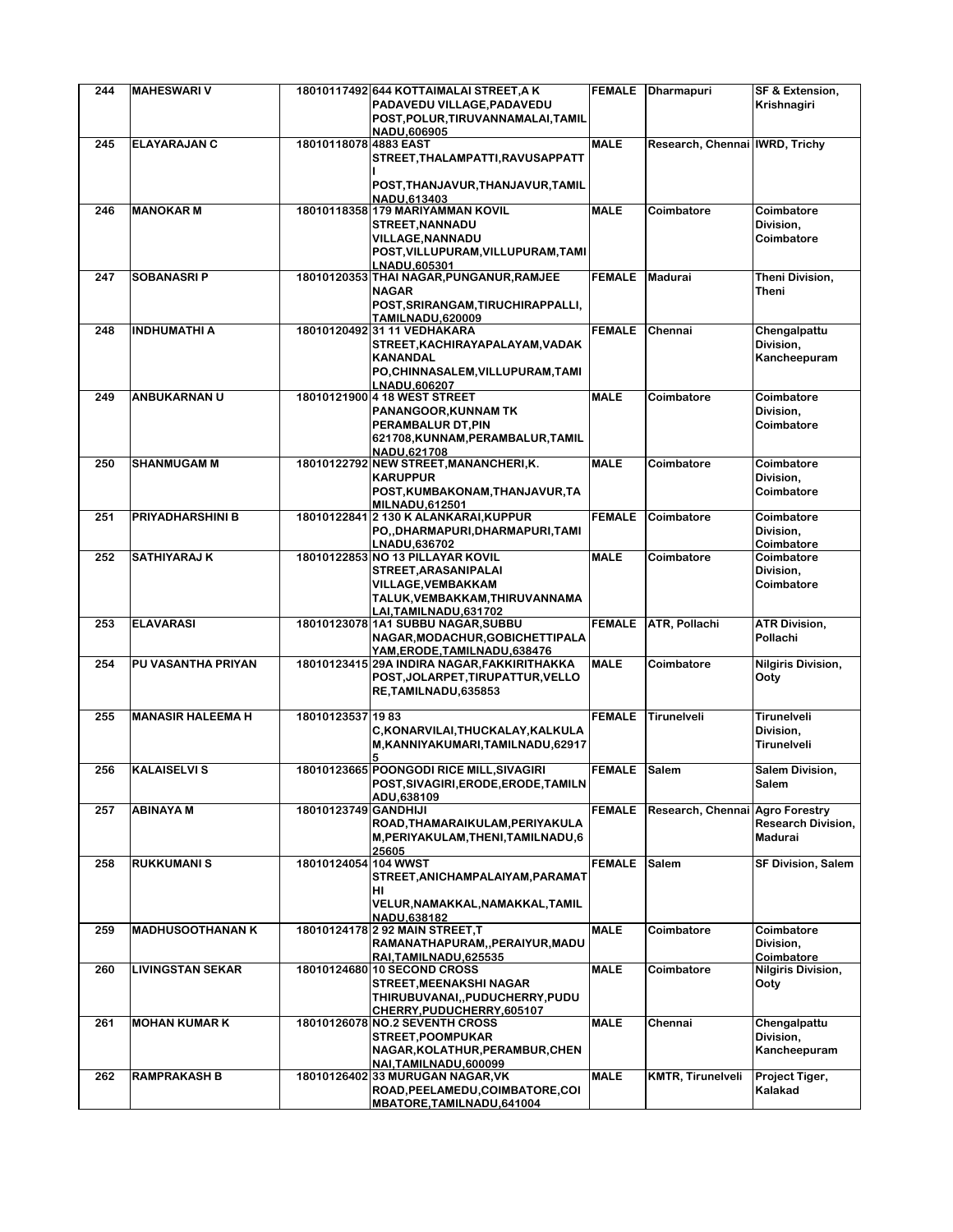| 263 | <b>BALASUBRAMANIYAN R</b> | 18010127180 3 457 THIRUVALLUVAR<br><b>STREET, INNAMBUR</b>                                                                                     | <b>MALE</b>   | Coimbatore                           | Coimbatore<br>Division,                      |
|-----|---------------------------|------------------------------------------------------------------------------------------------------------------------------------------------|---------------|--------------------------------------|----------------------------------------------|
|     |                           | PO, KUMBAKONAM<br>TK, KUMBAKONAM, THANJAVUR, TAMIL<br>NADU, 612303                                                                             |               |                                      | Coimbatore                                   |
| 264 | <b>ARUN SING R</b>        | 18010128527 108A MAIN ROAD, MELASELLAPAN                                                                                                       | <b>MALE</b>   | Coimbatore                           | Coimbatore                                   |
|     |                           | PETTAI.PANDANALLUR<br>POST, THIRUVIDAIMARUDUR, THANJAV                                                                                         |               |                                      | Division,<br>Coimbatore                      |
| 265 | <b>ARUNA</b>              | UR, TAMILNADU, 609807<br>18010129556 92 9H SANNATHI STREET, THIRU. VI.                                                                         | <b>FEMALE</b> | Research, Chennai   IWRD, Trichy     |                                              |
|     |                           | KA.<br>NAGAR, VIRUDHACHALAM, VRIDDACHA<br>LAM, CUDDALORE, TAMILNADU, 606001                                                                    |               |                                      |                                              |
| 266 | <b>VENKATESAN G</b>       | 18010131158 ANNA NAGAR, KALARAMPATTY<br>PO, PETHANAICKENPALAYAM<br>TK, PETHANAICKENPALAYAM, SALEM, T<br><b>AMILNADU,636107</b>                 | <b>MALE</b>   | <b>Dharmapuri</b>                    | <b>Wildlife Division,</b><br>Hosur           |
| 267 | <b>MANIMEKALAI K</b>      | 18010131701 SECOND STREET4TH WARD, GANDHI<br><b>NAGAR</b><br>COLONY, CHINNAMANUR, UTHAMAPAL                                                    | <b>FEMALE</b> | <b>Dindigul</b>                      | <b>Karur Division,</b><br>Karur              |
| 268 | <b>ARUNKUMAR V</b>        | AYAM, THENI, TAMILNADU, 625515<br>18010133079 3 413 MGR STREET EAST                                                                            | <b>MALE</b>   | <b>AAZP, Vandalur</b>                | Arignar Anna                                 |
|     |                           | COLONY, VIJAYAMANAGRAM, VRIDHAC<br>HALAM, VRIDDACHALAM, CUDDALORE,<br><b>TAMILNADU,606104</b>                                                  |               |                                      | Zoological Park,<br>Vandalur                 |
| 269 | <b>ARUNAK</b>             | 18010134568 NO.41 3RD STREET, KOTTAIYAMMAN<br>NAGAR, OLD KATPADI, KATPADI<br>TALUK, VELLORE, TAMILNADU, 632007                                 | <b>FEMALE</b> | <b>Dharmapuri</b>                    | Dharmapuri<br>Division,<br><b>Dharmapuri</b> |
| 270 | <b>SHAIKUMAR N</b>        | 18010135606 4 BAJANAI MADAM<br>STREET, PARAMATHI, PARAMATHI<br><b>VELUR, PARAMATHI</b><br>VELUR, NAMAKKAL, TAMILNADU, 63720                    | <b>MALE</b>   | ATR, Pollachi                        | <b>ATR Division,</b><br>Pollachi             |
| 271 | <b>BIBIN JOE S</b>        | 18010135752 35 MANSIONSITE POLICE<br><b>QUATERS, GREAMS ROAD THOUSAND</b><br>LIGHTS, CHENNAI 6, THOUSAND<br>LIGHTS, CHENNAI, TAMILNADU, 600006 | <b>MALE</b>   | Villupuram                           | Cuddalore<br>Division,<br>Cuddalore          |
| 272 | <b>KALAIYARASAN R</b>     | 18010135886 138 KATTARIKUPPAM, PAIVALASA<br>POST, PALLIPATTU<br>TALUK, PALLIPATTU, THIRUVALLUR, TA<br><b>MILNADU,631302</b>                    | <b>MALE</b>   | Madurai                              | <b>Madurai Division,</b><br>Madurai          |
| 273 | <b>ANBARASIS</b>          | 18010136586 NO.5 POTHIGAI NAGAR, MELUR<br>ROAD, SIVAGANGA, SIVAGANGA, SIVAG<br>ANGA.TAMILNADU.630561                                           | <b>FEMALE</b> | <b>Dindigul</b>                      | <b>SF Division,</b><br><b>Dindigul</b>       |
| 274 | <b>NAVINTHAN T</b>        | 18010136672 4 2842 VALASAI<br>STREET, THANGACHIMADAM, RAMESW<br>ARAM, RAMESWARAM, RAMANATHAPU<br>RAM, TAMILNADU, 623529                        | <b>MALE</b>   | Coimbatore                           | Coimbatore<br>Division,<br>Coimbatore        |
| 275 | <b>SANJAI K</b>           | 18010136805 MSS VEGETABLE MARKET, POLICE<br><b>STATION</b><br>ROAD, YERCAUD, YERCAUD, SALEM, TA<br><b>MILNADU,636601</b>                       | <b>MALE</b>   | <b>Dharmapuri</b>                    | Wildlife Division,<br>Hosur                  |
| 276 | <b>BENCIO</b>             | 18010138079 ROSE COTTAGE, ETTANI KARUNGAL<br>P.O.KANIYAKUMARI<br>DIST, VILAVANCODE, KANNIYAKUMARI,<br><b>TAMILNADU,629157</b>                  | <b>MALE</b>   | Madurai                              | <b>Madurai Division,</b><br>Madurai          |
| 277 | <b>BANUPRIYA J</b>        | 18010139390 1 300 SENIYA<br>STREET, THIRUMANGALAKUDI<br>PO,,THIRUVIDAIMARUDUR,THANJAVU<br>R,TAMILNADU,612102                                   | <b>FEMALE</b> | Coimbatore                           | Coimbatore<br>Division,<br>Coimbatore        |
| 278 | <b>MANJULADEVIR</b>       | 18010140203 145 16D, AMMAKULAM FIRST<br>STREET, BODINAYAKANUR, BODINAYA<br>KANUR, THENI, TAMILNADU, 625513                                     | <b>FEMALE</b> | <b>Madurai</b>                       | <b>Madurai Division,</b><br>Madurai          |
| 279 | <b>SELVA SIVA M</b>       | 18010141171 17A PREMALATHA<br>BHAVANAM, EZHILNAGAR, MELAGARA<br>M,TENKASI,TIRUNELVELI,TAMILNADU,<br>627818                                     | <b>MALE</b>   | Research, Chennai Genetics Division, | Coimbatore                                   |
| 280 | <b>VISHNUPS</b>           | 18010141480 3. 1888 K.K.NAGAR, VENNAMPATTI<br>ROAD, DHARMAPURI, DHARMAPURI, DH<br>ARMAPURI, TAMILNADU, 636705                                  | <b>MALE</b>   | ATR, Pollachi                        | <b>ATR Division,</b><br>Pollachi             |
| 281 | <b>VIVEK RAJ B</b>        | 18010141643 18 14 NELLIAPPAPURAM, 4TH<br>STREET, THIRUNAGAR, THIRUNAGAR, M<br>ADURAI, TAMILNADU, 625006                                        | <b>MALE</b>   | Madurai                              | Theni Division,<br>Theni                     |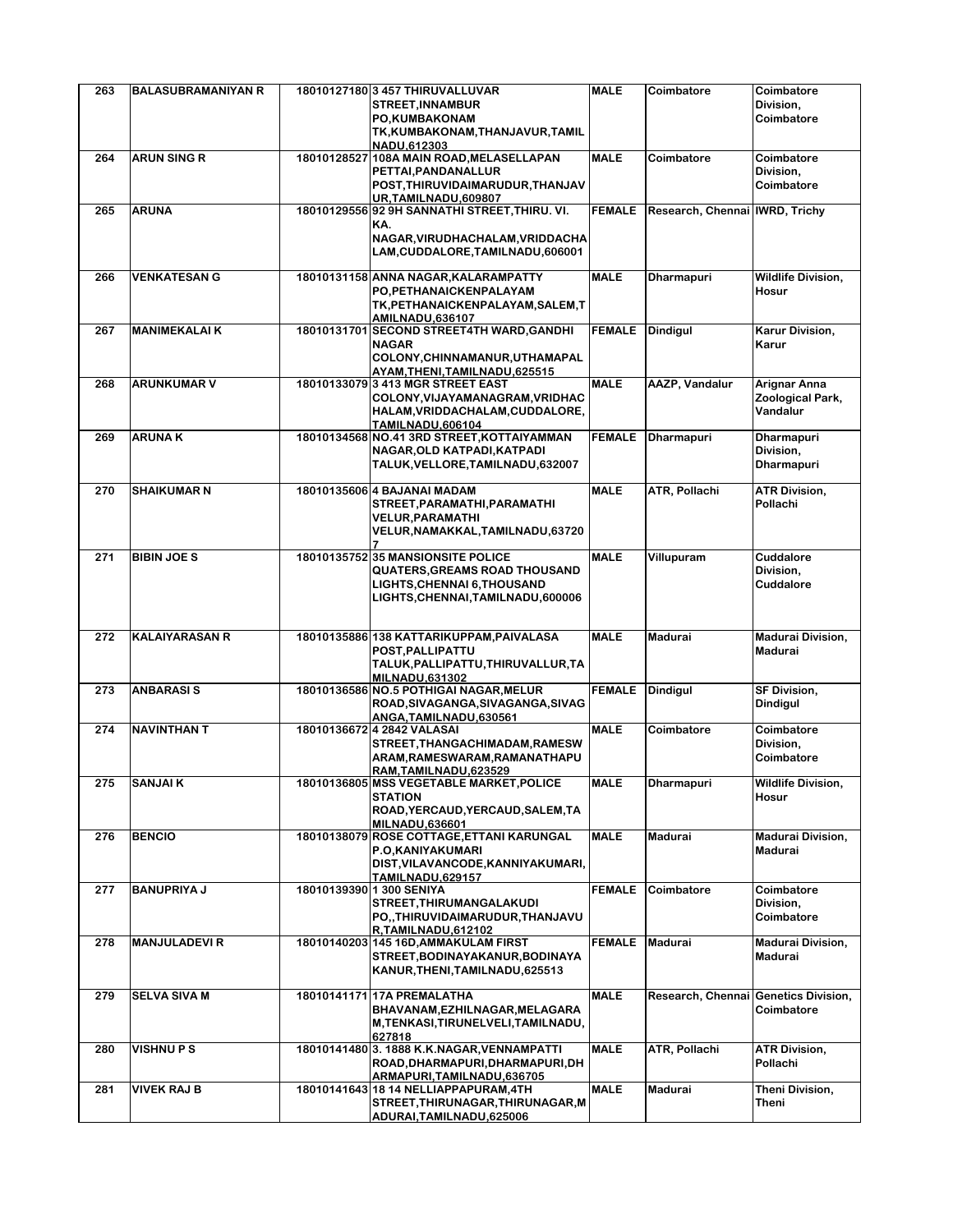| 282 | <b>SILAMBARASAN A</b>                   |                         | 18010142057 MARIYAMMAN KOVIL STREET, MANJINI MALE<br><b>PO.ATTUR</b><br>TK, ATTUR, SALEM, TAMILNADU, 636141                                                 |                | Coimbatore                           | <b>Nilgiris Division,</b><br>Ootv      |
|-----|-----------------------------------------|-------------------------|-------------------------------------------------------------------------------------------------------------------------------------------------------------|----------------|--------------------------------------|----------------------------------------|
| 283 | <b>ASAD HANIF M</b>                     |                         | 18010145201 NO512 NPL ANJLI APTS, NO 74 MTH<br>ROAD, VILLIVAKKAM, VILLIVAKKAM, CH                                                                           | <b>MALE</b>    | Chennai                              | <b>SF Division,</b><br>Chengalpattu    |
| 284 | <b>NIVEDHAGP</b>                        |                         | ENNAI, TAMILNADU, 600048<br>18010145768 36 THANDAL RAMAN<br>STREET, SANGANOOR, RATHINAPURI<br>POST, COIMBATORE-<br>NORTH, COIMBATORE, TAMILNADU, 641<br>027 | <b>FEMALE</b>  | Coimbatore                           | Nilgiris Division,<br>Ooty             |
| 285 | <b>KEERTHIKUMAR M</b>                   |                         | 18010145853 14 3 84, SOUNDAMMAN KOVIL<br>STREET, CHAMRAJPETTAI POST<br>MECHERI, METTUR, SALEM, TAMILNADU<br>636451,                                         | <b>MALE</b>    | ATR, Pollachi                        | <b>ATR Division,</b><br>Pollachi       |
| 286 | <b>JOLDER</b>                           |                         | 18010146894 16 173, PILAVILAI KANKARAI NEAR<br><b>BLOCK</b><br>OFFIC, THIRUVATTAR, KALKULAM, KAN<br>NIYAKUMARI, TAMILNADU, 629177                           | <b>MALE</b>    | <b>Madurai</b>                       | <b>Madurai Division,</b><br>Madurai    |
| 287 | <b>SANTHYA C</b>                        | 18010147365 DOOR NO     | 5.425, PONNAGAR, CHINNADHARAPUR<br>AM, ARAVAKURICHI, KARUR, TAMILNAD<br>U.639202                                                                            | <b>FEMALE</b>  | <b>Trichy</b>                        | Perambalur<br>Division,<br>Perambalur  |
| 288 | <b>MEGAR NISHA</b><br><b>SHAMSUDDIN</b> |                         | 18010148193 55, BHARATHI NAGAR 3RD<br>STREET, RAMANATHAPURAM, COIMBAT<br>ORE-<br>SOUTH, COIMBATORE, TAMILNADU, 641<br>045                                   | <b>FEMALE</b>  | Coimbatore                           | <b>Nilgiris Division,</b><br>Ooty      |
| 289 | <b>GOBINATH T</b>                       | 18010149295 2.38, SOUTH | STREET, THINNAKONAM, MUSIRI, TIRUC<br>HIRAPPALLI, TAMILNADU, 621202                                                                                         | <b>MALE</b>    | Coimbatore                           | Coimbatore<br>Division,<br>Coimbatore  |
| 290 | <b>MALINIS</b>                          |                         | 18010150343 4,183 PILLAIYAR KOVIL<br>STREET, MUTHUSAMIYAPURAM<br>RAMASAMIYAPURAM<br>PO,KADAYANALLUR,TIRUNELVELI,TA<br><b>MILNADU,627755</b>                 | <b>FEMALE</b>  | Tirunelveli                          | Kanniyakumari<br>Division, Nagercoil   |
| 291 | <b>RATHIBHARATHI</b><br><b>RAGAVAN</b>  | 18010150909 EAST        | STREET, THENNAMANADU, , ORATHANA<br>DU, THANJAVUR, TAMILNADU, 614625                                                                                        | <b>FEMALE</b>  | Research, Chennai Genetics Division, | Coimbatore                             |
| 292 | <b>SURYAT</b>                           |                         | 18010152366 11 OLD POST OFFICE<br>STREET, KARNATHAM<br>POST, MANGALAMPET<br>VIA, VIRUDHACHALAM, CUDDALORE, TA<br><b>MILNADU,606104</b>                      | <b>FEMALE</b>  | Research, Chennai SFRI, Kolappakam   |                                        |
| 293 | <b>BASIL JIMSI M</b>                    |                         | 18010152745 4 155 SOUTH<br>STREET, MARAMBADY, MARAMBADY<br>PO, VEDASANDUR, DINDIGUL, TAMILNA<br>DU,624709                                                   | <b>FEMALE</b>  | <b>Madurai</b>                       | <b>Wildlife Division,</b><br>Megamalai |
| 294 | <b>MARTINA POORANI D</b>                |                         | 18010153161 6 312 C NARAYANA NAGAR, SANKAR<br>NAGAR, TIRUNELVELI, TIRUNELVELI, TI<br>RUNELVELI, TAMILNADU, 627357                                           | FEMALE Madurai |                                      | <b>Madurai Division,</b><br>Madurai    |
| 295 | <b>CHANDRAN V</b>                       | 18010153882 10          | ARAMBAKKOTTAI, GOPALAPATTINAM<br>POST, PARAMAKUDI<br>TALUK, PARAMAKUDI, RAMANATHAPU<br>RAM.TAMILNADU.623705                                                 | <b>MALE</b>    | <b>KMTR, Tirunelveli</b>             | Project Tiger,<br>Kalakad              |
| 296 | <b>SAMYNATHAN S</b>                     |                         | 18010158840 1 184 MAHINDI VILLAGE, M.M.<br><b>PATTINAM</b><br>PO., MUDUKULATHUR, RAMANATHAPU<br>RAM, TAMILNADU, 623706                                      | <b>MALE</b>    | <b>Madurai</b>                       | Theni Division,<br>Theni               |
| 297 | UTHAYA KUMAR A                          |                         | 18010159309 NO.2 PUTHIERUPPU<br><b>VILAI, MUDHUMOTHAN MOZHI</b><br>POST,,RADHAPURAM,TIRUNELVELI,TA<br><b>MILNADU.627651</b>                                 | <b>MALE</b>    | Research, Chennai Genetics Division, | Coimbatore                             |
| 298 | <b>SARANYA S</b>                        | 18010159788 702 B       | MAYILADUMPARAI, BALASAMUDRAM<br>ROAD, PALANI, PALANI, DINDIGUL, TAMI<br>LNADU,624601                                                                        | <b>FEMALE</b>  | <b>Dindigul</b>                      | Karur Division,<br>Karur               |
| 299 | <b>MANJULA</b>                          | 18010161467 269 NORTH   | STREET, NANAMEDU, CUDDALORE, CU<br>DDALORE, CUDDALORE, TAMILNADU, 6<br>07002                                                                                | <b>FEMALE</b>  | Research, Chennai SFRI, Kolappakam   |                                        |